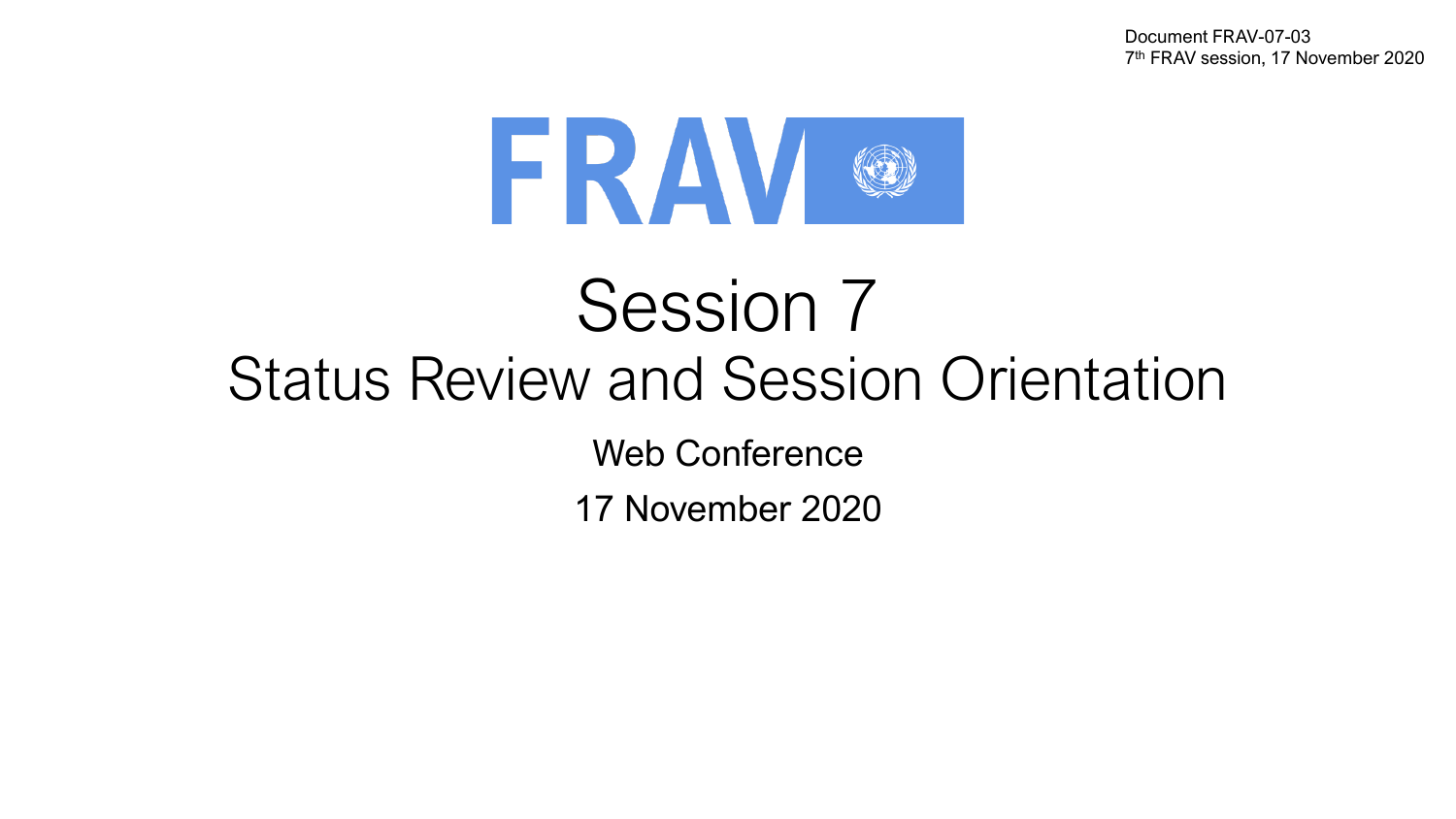- 1. Adoption of the agenda
- 2. Adoption of the reports of the previous sessions
- 3. FRAV status and consensus to date
- 4. Comments and updates to Document 5
- 5. Definitions ("user" and "foreseeable")
- 6. Elaboration of the five starting points
- 7. ADS level of safety and performance limits
- 8. Next steps and deliverables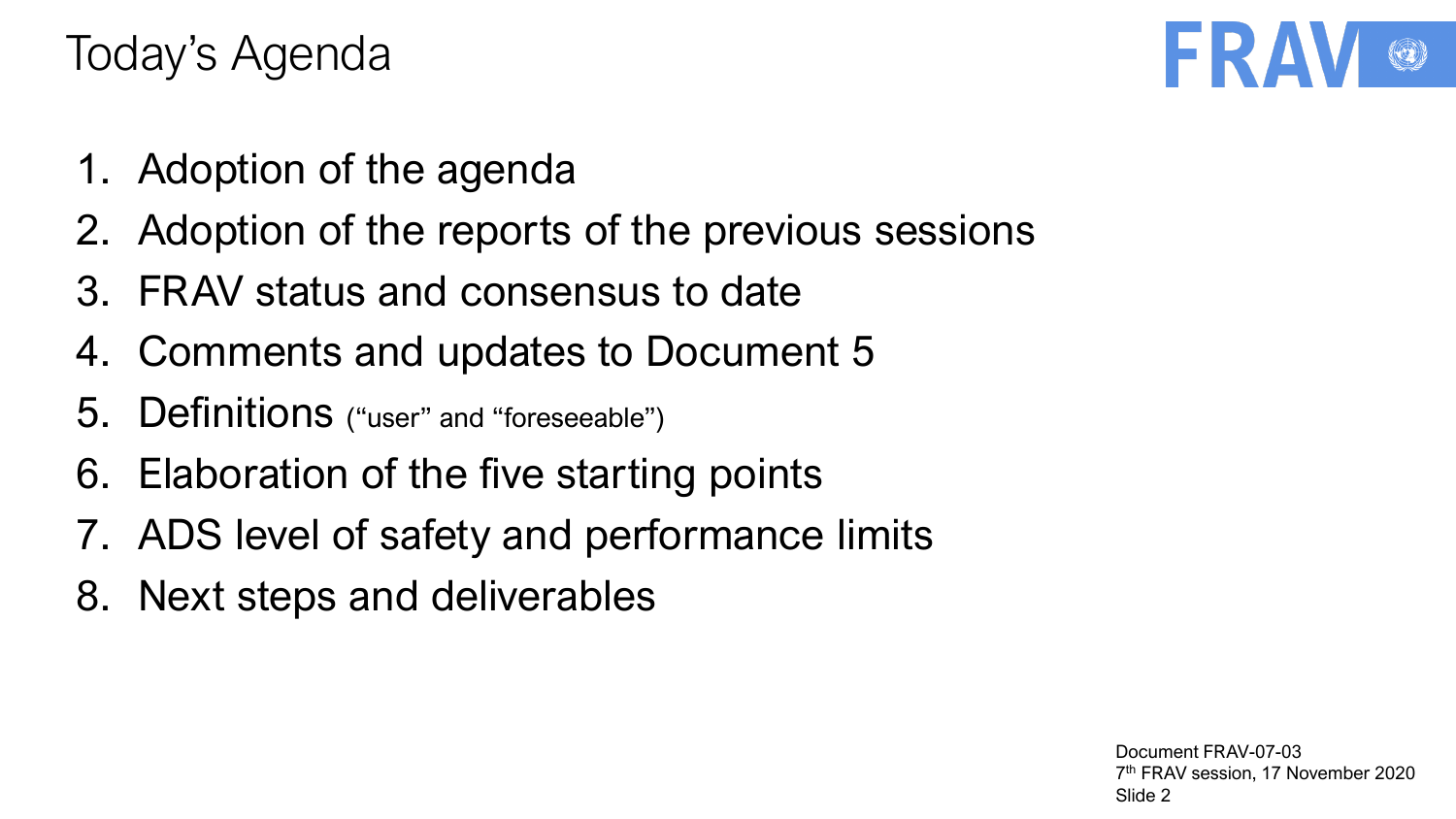# Agenda Item 1 Adoption of the Agenda



| Agenda item |                                                 |             | Documentation                                 |
|-------------|-------------------------------------------------|-------------|-----------------------------------------------|
| 1.          | Adoption of the agenda                          | 12:30-12:40 | <b>FRAV-07-01</b>                             |
| 2.          | Adoption of the report of the previous sessions | 12:40-12:50 | <b>FRAV-05-02</b><br><b>FRAV-06-02</b>        |
| 3.          | <b>FRAV status and consensus</b>                | 12:50-12:55 | FRAV-07-03 (Co-chairs)                        |
| 4.          | Document 5 updates                              | 12:55-13:15 | FRAV-07-06 (Japan)                            |
| 5.          | <b>Definitions</b>                              | 13:15-13:35 |                                               |
| 6.          | Elaboration of ADS safety requirements          | 13:35-14:15 | FRAV-07-08 (Japan)<br>FRAV-07-09 (OICA/CLEPA) |
| 7.          | ADS level of safety and performance limits      | 14:15-14:50 | FRAV-07-07 (Japan)<br>FRAV-07-10 (Japan)      |
| 8.          | <b>Next Steps and Deliverables</b>              | 14:50-15:00 |                                               |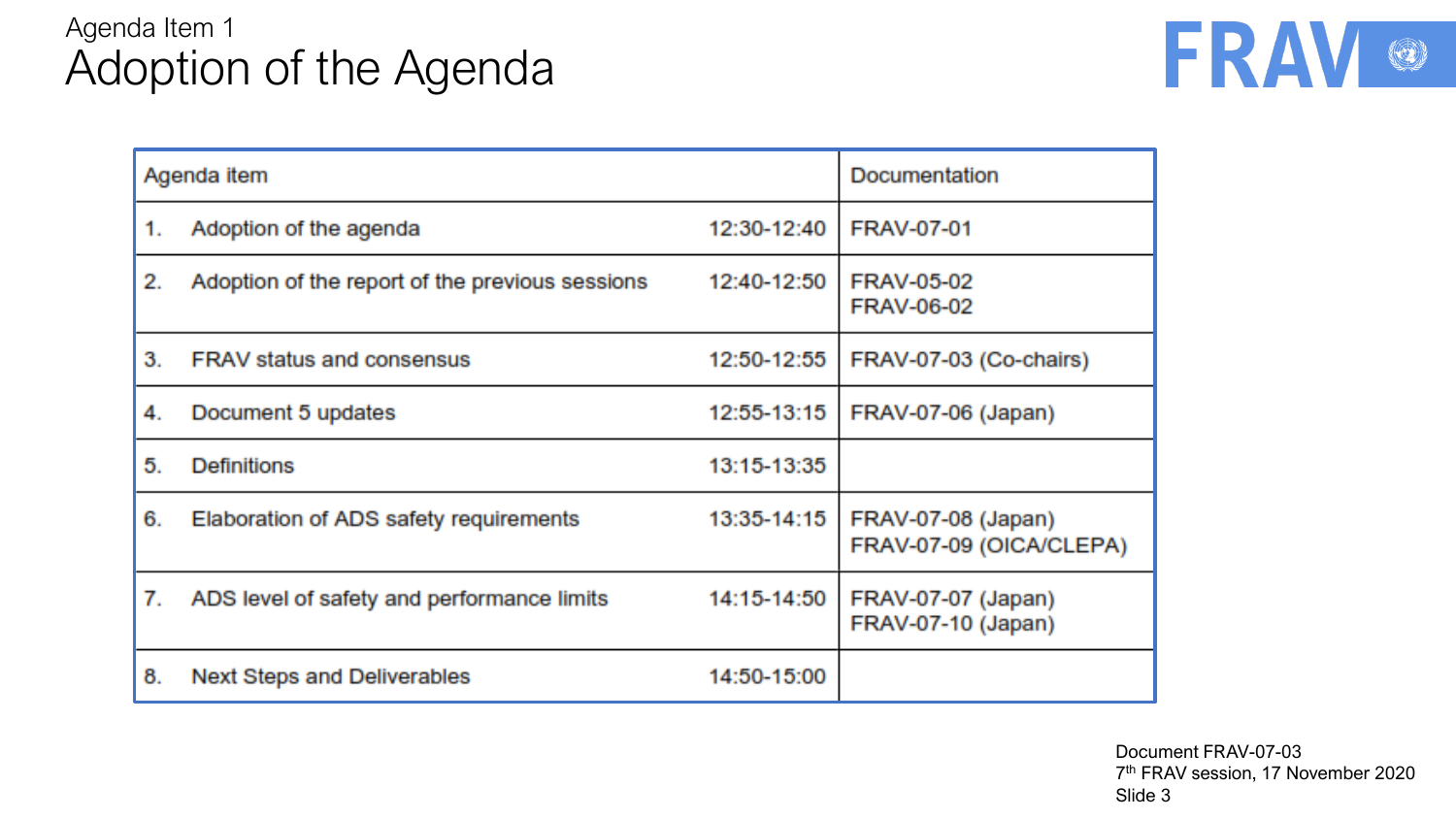

- 1. Adoption of the Agenda
- 2. Adoption of the reports of the previous sessions
	- FRAV-05-02
	- FRAV-06-02
- 3. FRAV status and consensus to date
- 4. Comments and updates to Document 5
- 5. Definitions ("user" and "foreseeable")
- 6. Elaboration of the five starting points
- 7. ADS level of safety and performance limits
- 8. Next steps and deliverables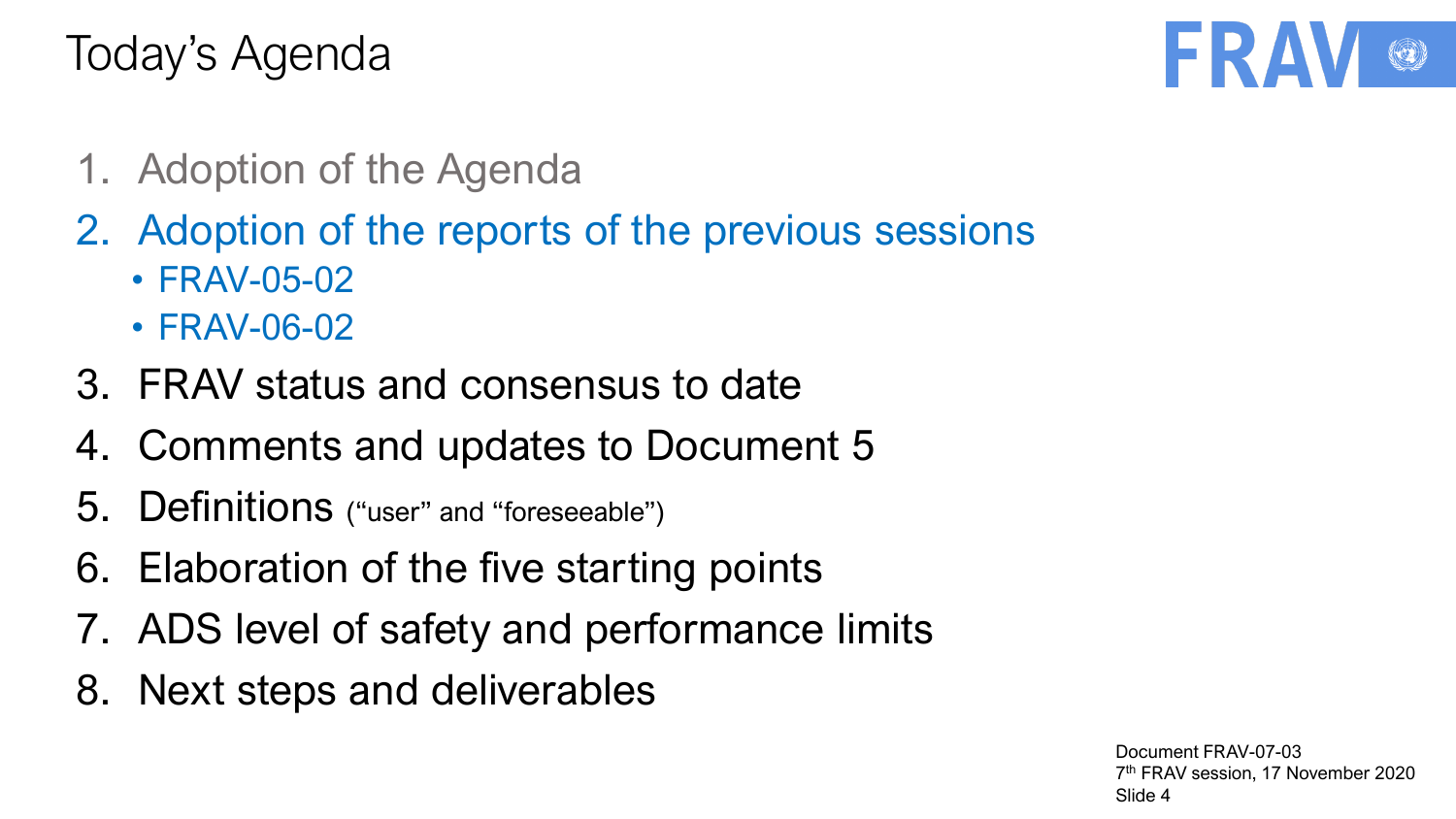

- 1. Adoption of the Agenda
- 2. Adoption of the reports of the previous sessions
	- FRAV-05-02
	- FRAV-06-02
- 3. FRAV status and consensus to date
- 4. Comments and updates to Document 5
- 5. Definitions ("user" and "foreseeable")
- 6. Elaboration of the five starting points
- 7. ADS level of safety and performance limits
- 8. Next steps and deliverables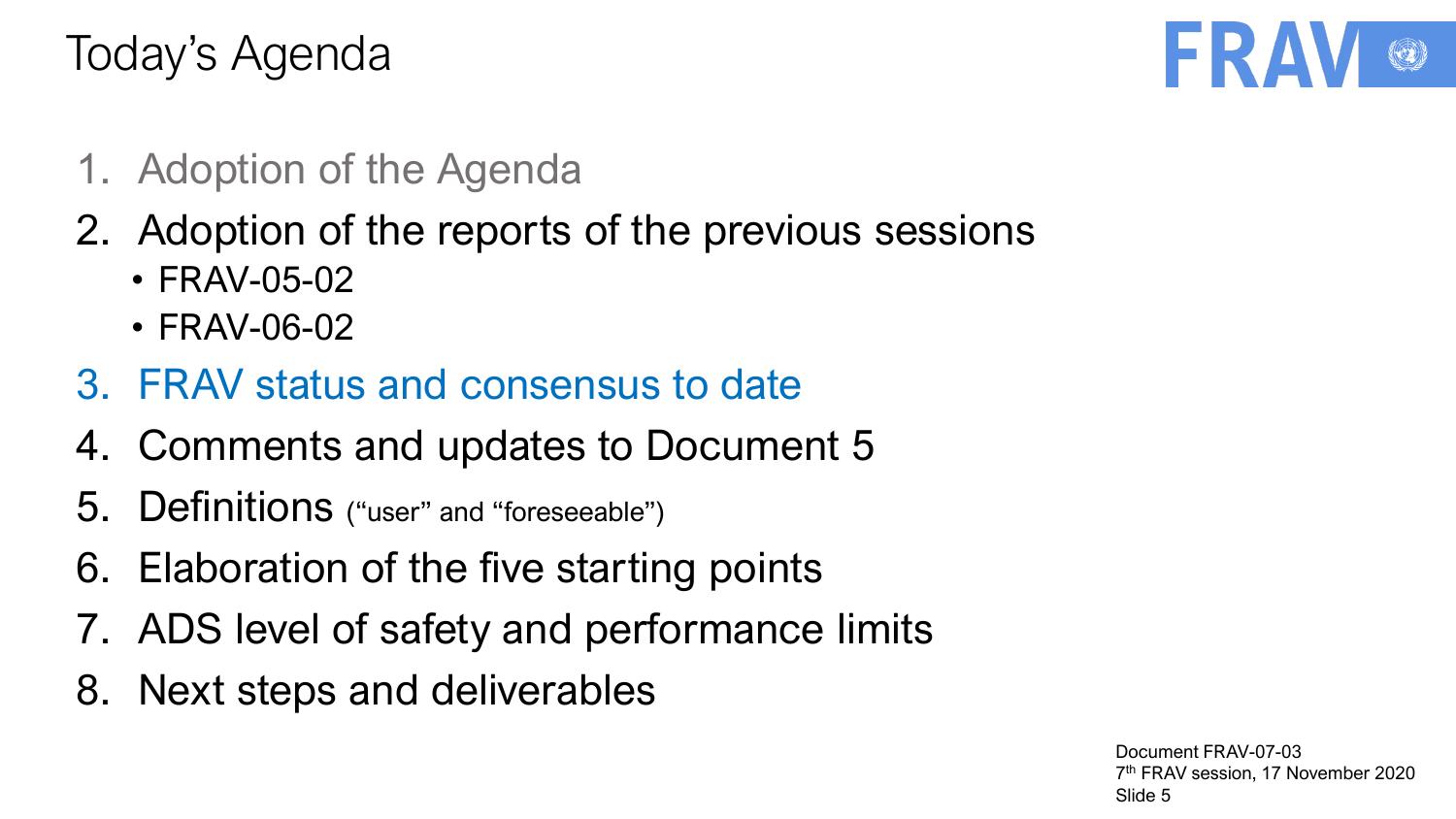# Agenda Item 3 Review of FRAV Points of Consensus (cont.)

- FRA
- 1. "*Automated Driving System*" (ADS) means the hardware and software that are collectively capable of operating a vehicle on a sustained basis.
- 2. FRAV requirements specifically regard the ADS and its performance in the operation of a vehicle.
- 3. Operational Design Domain (ODD) refers to the operating conditions under which an ADS is designed to function.
- 4. ADS may be designed to function under more than one discrete set of operating conditions (i.e., more than one ODD).
- 5. "*(ADS) feature*" means an application of ADS hardware and software designed specifically for use within an ODD.
- 6. An ADS may have one or more features as defined by their unique ODD.
- 7. "*Operational Design Domain*" means the operating conditions under which an ADS feature is specifically designed to function.
- 8. In operation, the ADS continuously controls the vehicle motion, monitors the vehicle environment, interacts with other road users, and determines responses to road and traffic conditions (collectively known as the Dynamic Driving Task (DDT)).
- 9. The ADS has functions that collectively perform the entire DDT while the ADS is in use.
- 10. The ADS monitors the functions and safely manages failure modes when detected.
- 11. The ADS functions enable the features to operate the vehicle within the ODD of the feature.
- 12. An ADS feature may use all or some of the functions of the ADS.
- 13. ADS features may share ADS functions.
- 14. An ADS should be assessed based on its intended use(s) and limitations on the use of its features.
- 15. ADS requirements should be technology-neutral and performance-based.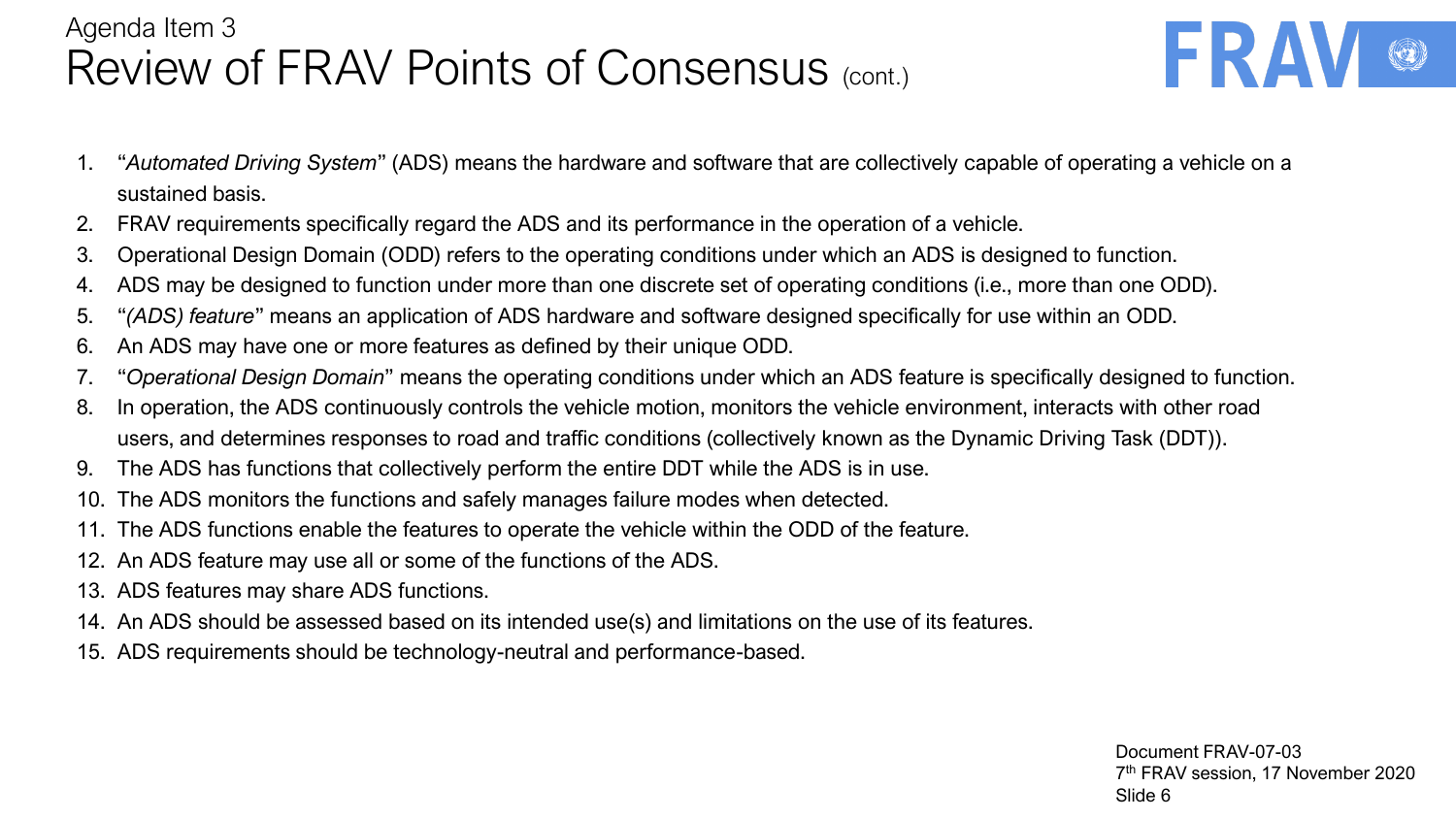## Agenda Item 3 Review of FRAV Points of Consensus (cont.)

- FRA
- 16. ADS requirements should be applicable across the anticipated diversity of configurations (i.e., features and functions).
- 17. ADS assessments require information specific to the configuration of the ADS (i.e., features, functions, ODD, other usage specifications).
- 18. Manufacturers provide the information specific to the ADS design and intended uses.
- 19. FRAV will define mandatory requirements for ADS descriptions (i.e., ODD elements, other usage specifications).
- 20. The manufacturer description of the ADS provides a means to determine the application of the ADS performance requirements.
- 21. The NATM process should begin with a review of the ADS description to verify fulfillment of the mandatory description requirements and to determine the application of the performance requirements.
- 22. The ADS requirements should be derived from the following safety perspectives:
	- The ADS should drive safely.
	- The ADS should interact safely with the user.
	- The ADS should manage safety-critical situations.
	- The ADS should safely manage failure modes.
	- The ADS should maintain a safe operational state.

**No comments received since the last session.**

**If there are reservations, concerns, or questions regarding these points, please convey them to the FRAV secretary. FRAV will address the issues at a future session.**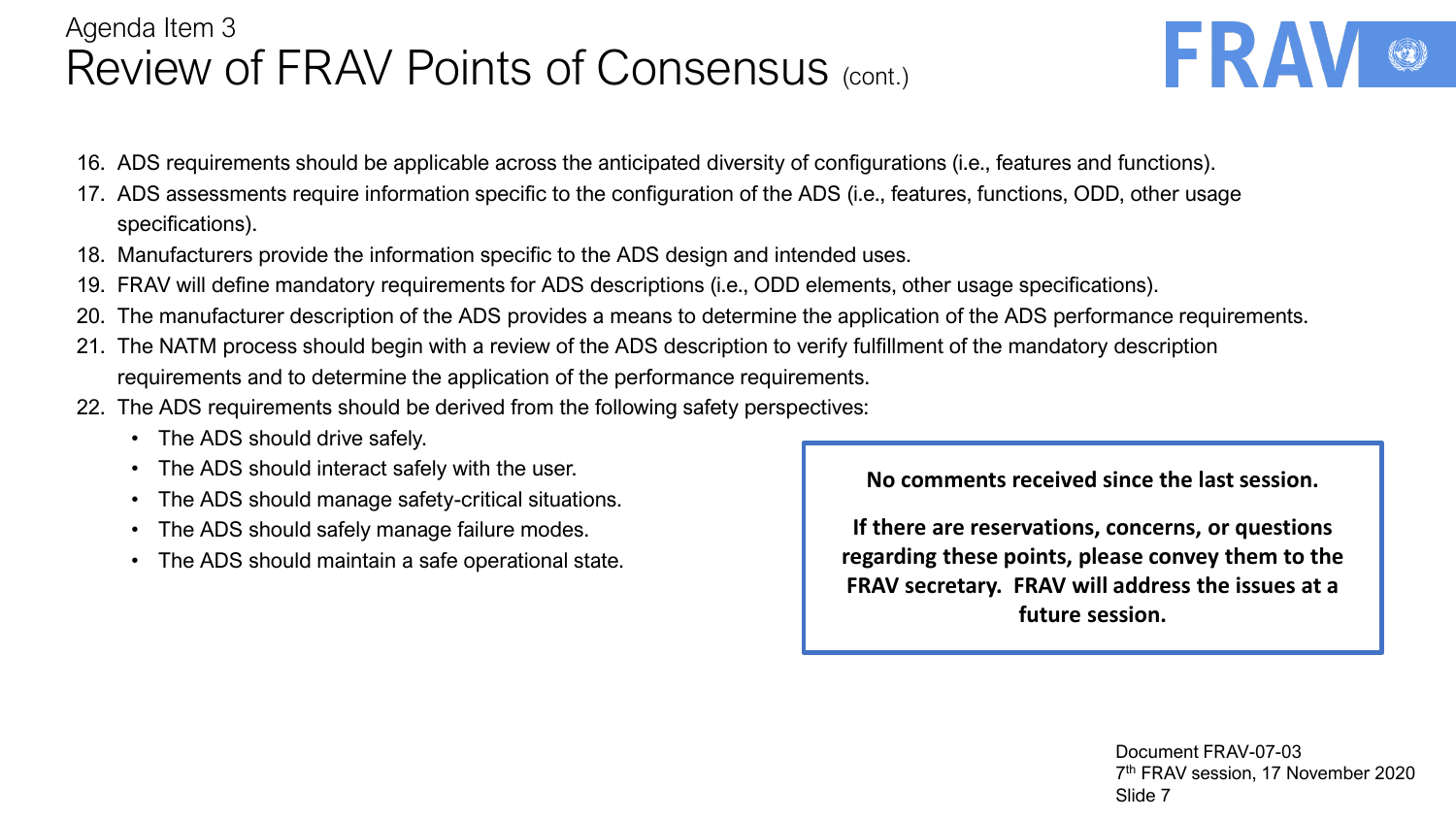- 1. Adoption of the Agenda
- 2. Adoption of the report of the last session
- 3. FRAV status and consensus to date
- 4. Comments and updates to Document 5
- 5. Definitions ("user" and "foreseeable")
- 6. Elaboration of the five starting points
- 7. ADS level of safety and performance limits
- 8. Next steps and deliverables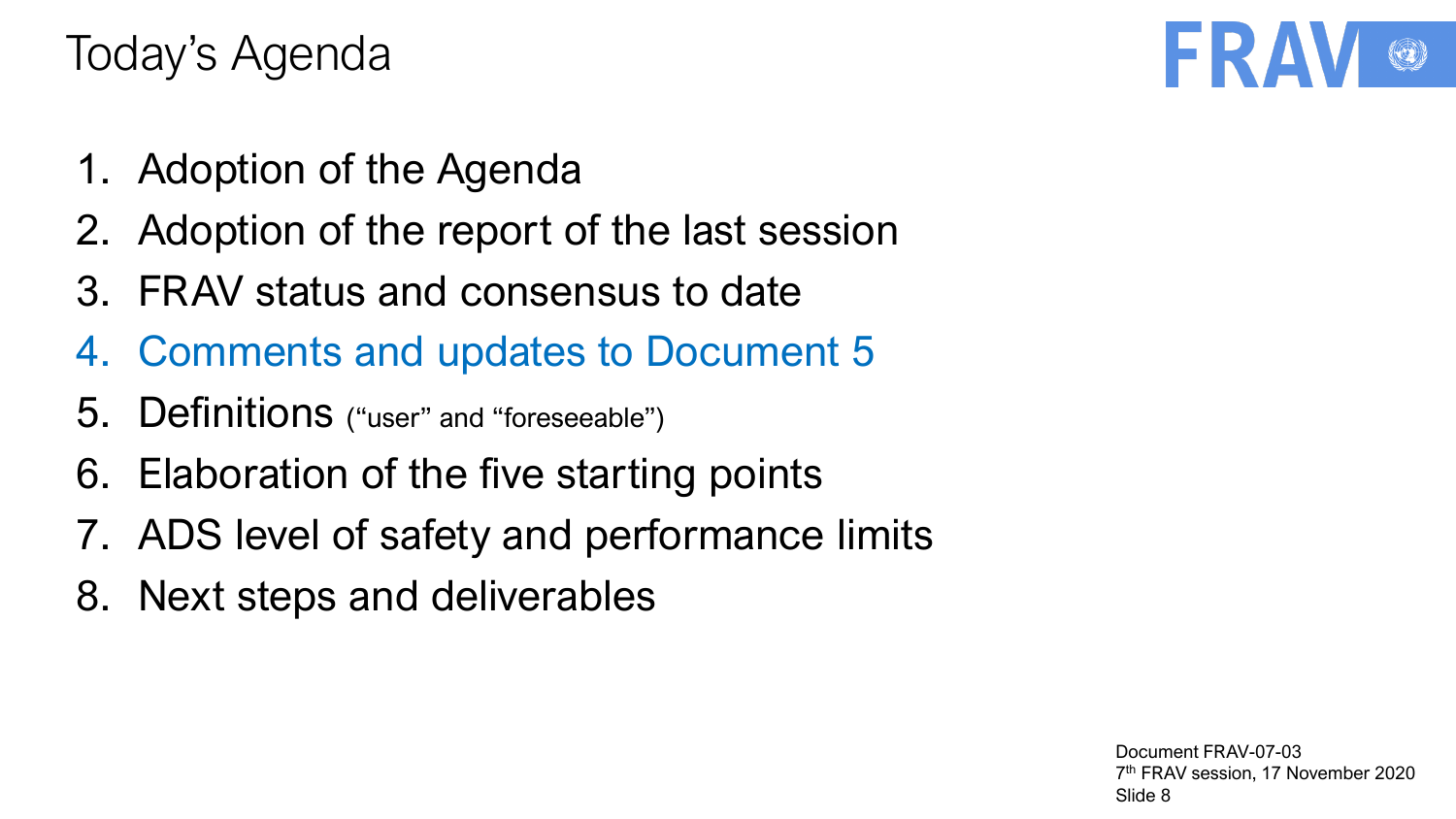



- For ease of use, Germany has proposed to separate the background section from Document 5.
- Proposal
	- Follow the 1998 Agreement approach by separating the background on FRAV discussions and justifications for decisions as a "technical report" (FRAV-xx-04)
	- Remainder of text in Document 5 (FRAV-xx-05)

**Clarification: Document 5 uses "should" rather than "shall". D5 is not a draft regulatory text. D5 is our internal discussion tool. D5 will provide the basis for drafting formal proposals in separate documents when FRAV decides to do this**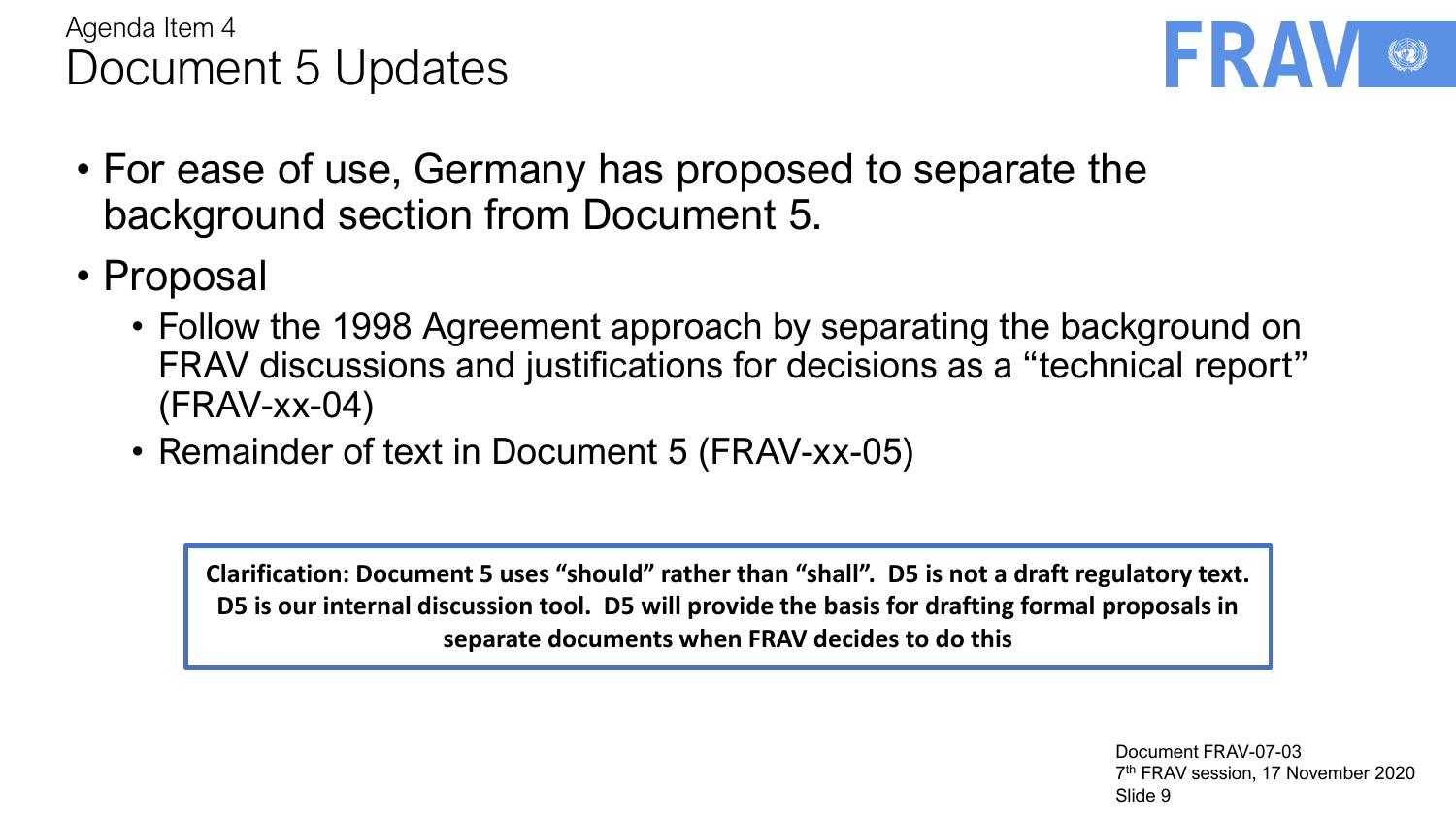

- 1.14.2. FRAV discussed the issues surrounding the term "system safety". FRAV discussed the difference between requirements and methods such as in "functional requirements" and the methods described under "functional safety" standards. FRAV concluded that use of the term "functional" results in ambiguity and risks confusion between requirements and methods. As a result, FRAV preferred the term "performance requirements" to address functional and operational safety requirements.
- Concern over interpretation of *"functional and operational safety requirements"*.
- To avoid confusion with Functional Safety, propose to replace with **"functional and operational requirements for ADS performance"**.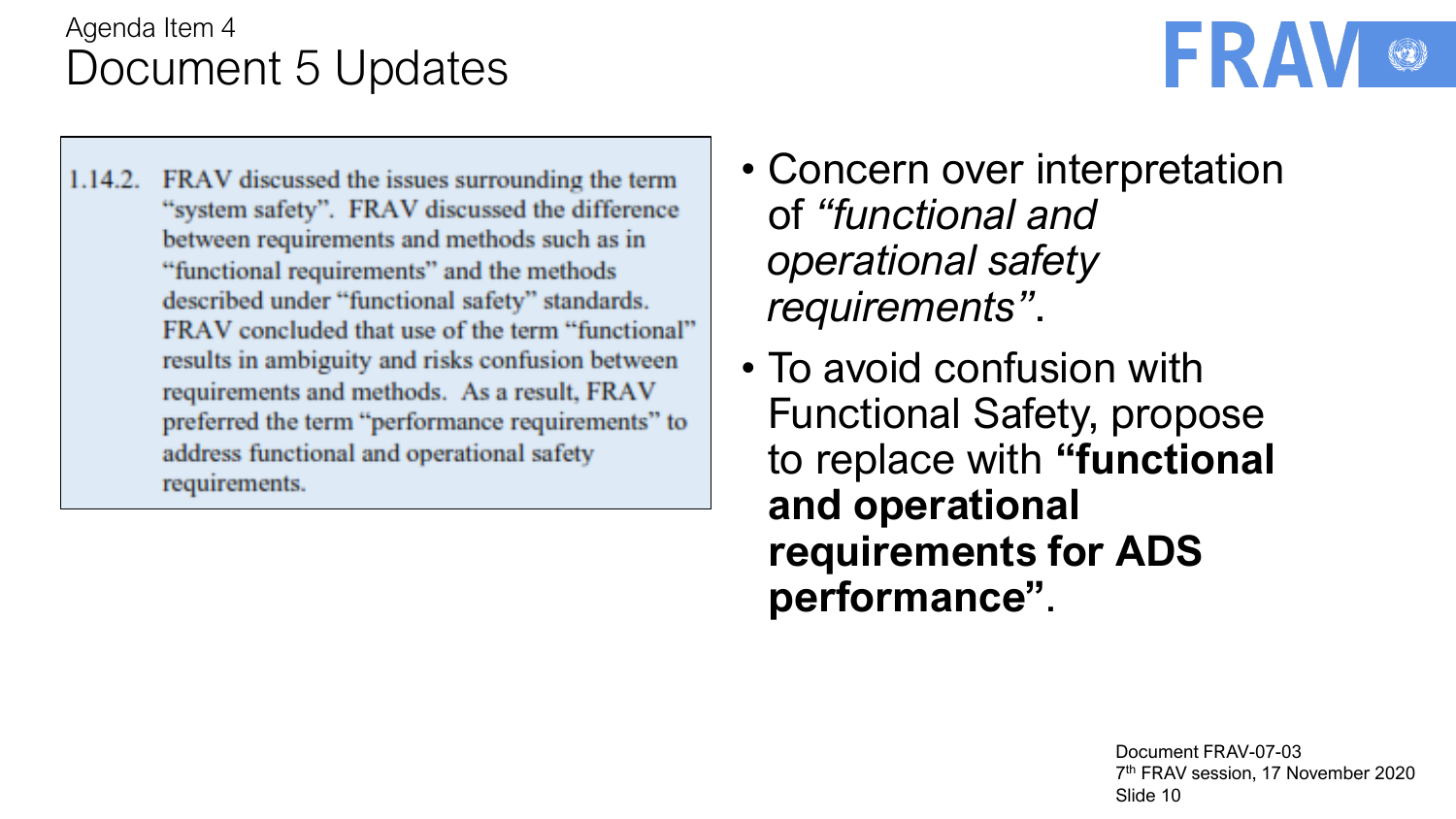

| FRAV discussed methodologies for defining the<br>1.14.4.<br>ADS performance limits. FRAV considered four<br>general approaches:<br>A "careful and competent driver model"<br>A "state-of-the-art" method based on<br>technological feasibility                                                                                                                                  | FRAV discussed principles for ADS levels of safety.<br>bases<br>human driver"                                                                                                                                                                                                                                                                                     |
|---------------------------------------------------------------------------------------------------------------------------------------------------------------------------------------------------------------------------------------------------------------------------------------------------------------------------------------------------------------------------------|-------------------------------------------------------------------------------------------------------------------------------------------------------------------------------------------------------------------------------------------------------------------------------------------------------------------------------------------------------------------|
| A "safety envelope" method, and<br>٠<br>A "positive risk balance" compared with<br>٠<br>human driver.                                                                                                                                                                                                                                                                           | Insert "statistical" before "positive"                                                                                                                                                                                                                                                                                                                            |
| FRAV concluded that the group should begin with<br>conceptual starting points to guide an iterative<br>process towards defining high-level performance<br>requirements applicable across ADS<br>configurations. FRAV agreed to continue<br>consideration of possible methods for defining<br>performance thresholds.                                                            |                                                                                                                                                                                                                                                                                                                                                                   |
| Japan proposed six criteria for assessing the<br>approaches to setting performance limits (FRAV-<br>$04-13$ :<br>Limits conducive to road transport<br>٠<br>improvement<br>Limits would be performance based<br>٠<br>Limits would be technology neutral<br>۰<br>Limits would be measurable<br>٠<br>Limits conducive to social acceptance<br>٠<br>Feasibility of the limits<br>۰ | Japan proposed to assess the principles from six perspectives<br>(FRAV-04-13):<br>Conducive to road transport improvement<br>Applicable to performance-based assessments<br>Applicable to technology-neutral requirements<br>Definable in measurable terms<br>Conducive to social acceptance<br>Feasibility<br>$\bullet$<br>Document F<br>7 <sup>th</sup> FRAV se |

FRAV-07-03  $7^{\mathrm{m}}$  FRAV session, 17 November 2020 Slide 11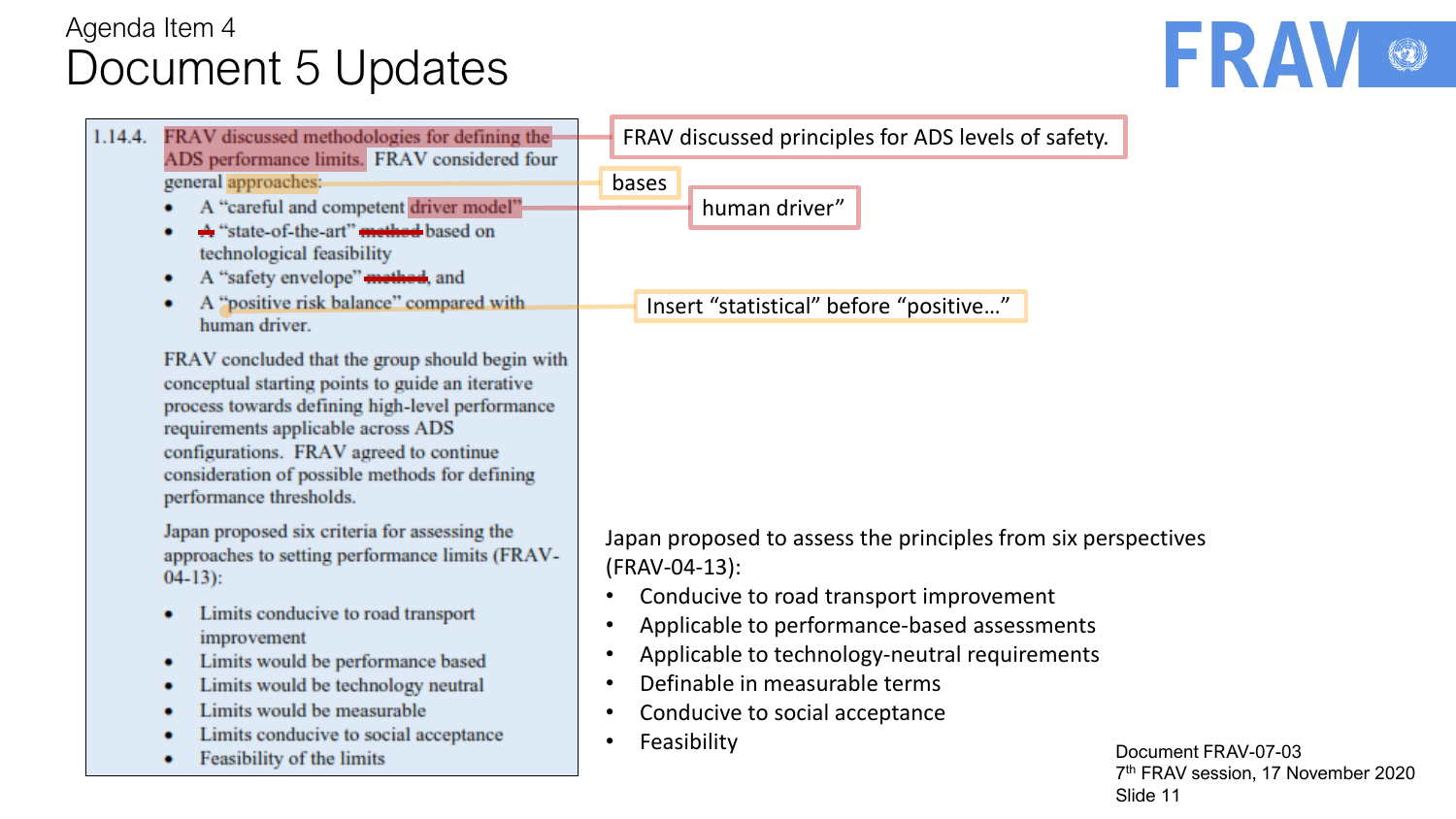

 $1.15.3.$ Japan suggested that stakeholders rate the proposed methodologies for setting performance limits using its table of proposed criteria (FRAV- $05-04$ ).

 $3.3.2.$ "(ADS) feature" means an application of ADS hardware and software designed specifically for use within an ODD.

Japan suggested that stakeholders rate the proposed principles using its table of six perspectives (FRAV-05-04).

Japan: "hardware and software" is already included in the ADS definition. Therefore, "hardware and software" is not necessary here.

Japan noted the circular reference between the definitions of features and ODD. *At this point, this circularity appears unavoidable since a feature is defined by the ODD and ODD describes conditions for a feature.*

 $3.3.5.$ "Operational Design Domain (ODD)" means the operating conditions under which an ADS feature is specifically designed to function.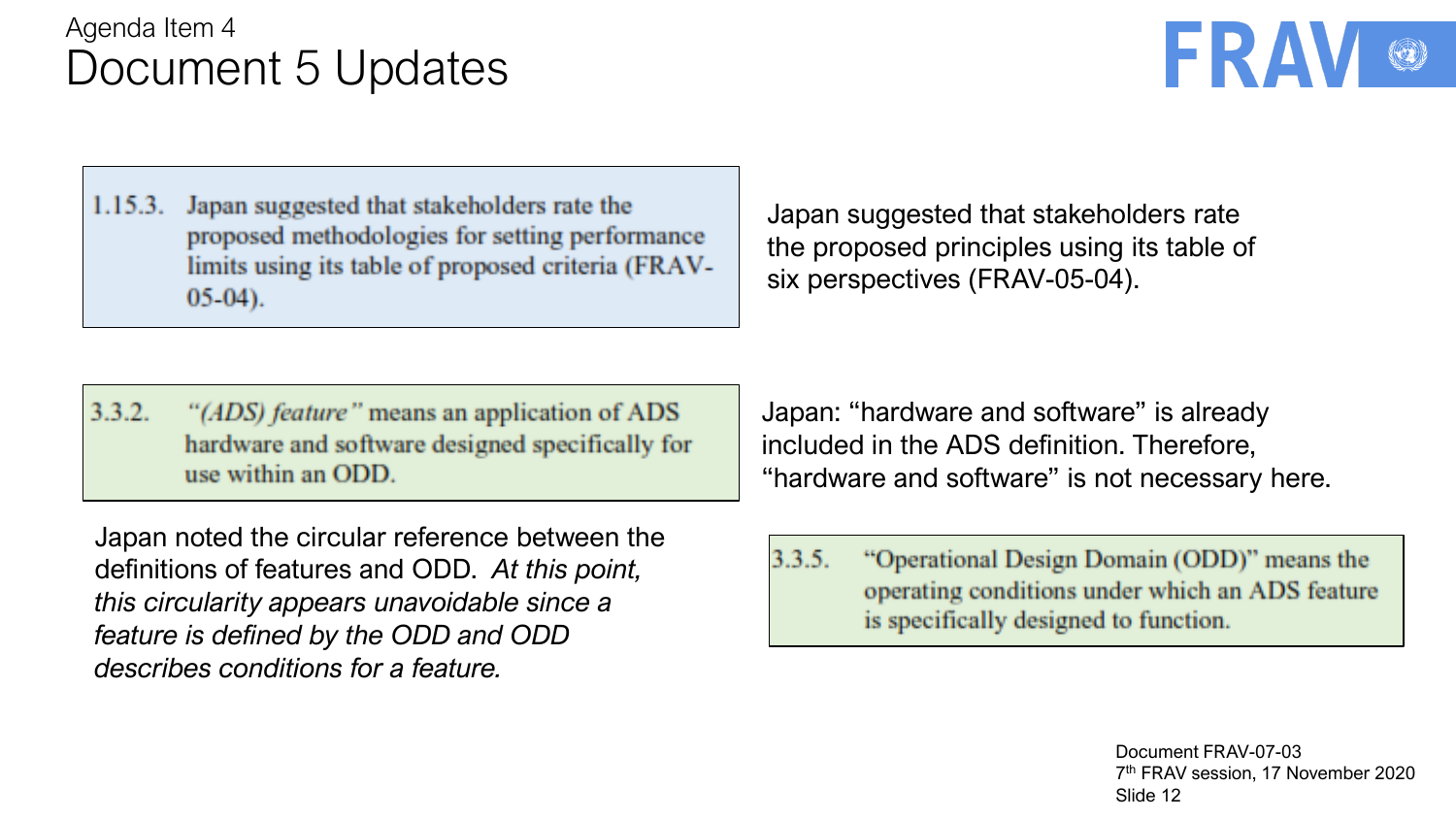

 $3.2.4.$ "Dynamic driving task (DDT)" means all of the real-time operational and tactical functions required to operate a vehicle in on-road trafficmeans the real-time functions collectively required to operate a vehicle in on-road traffic.

 $4.2.$ The automation of driving obligates manufacturers, safety authorities, and other stakeholders in road transportation to ensure that Automated Driving Systems perform safely in traffic.

Japan proposes to use the SAE J3016 definition.

Japan: It shall be ensured that automated driving systems perform safely in traffic.

*Proposal:*

*"An Automated Driving System must perform safely in the complex traffic environment"*

*Update pursuant to decisions on "level of safety" principles.*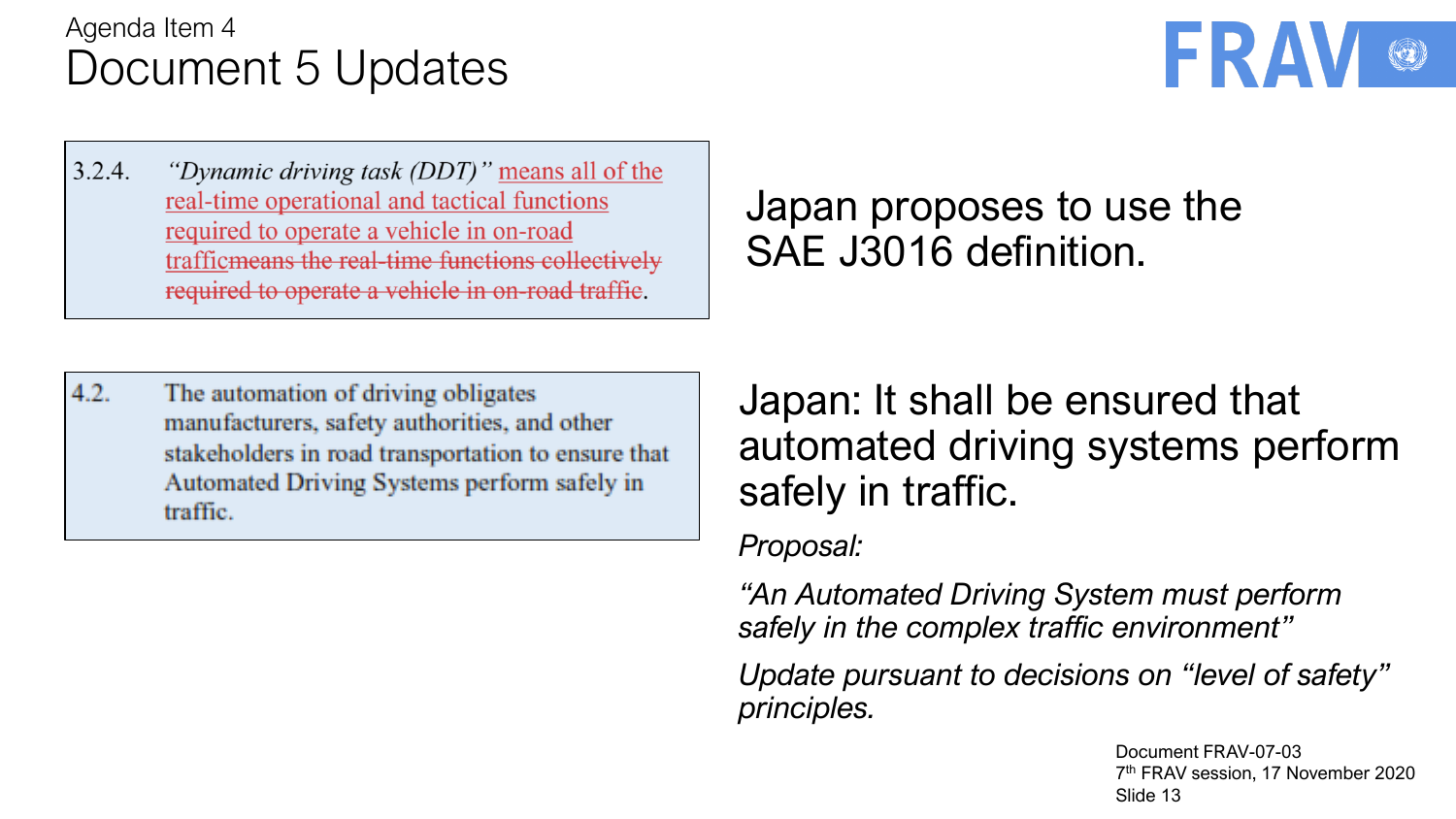

 $4.7.$ As a result, stakeholders anticipate a wide variety of ADS applications carefully designed to operate within their performance limits.

Japan proposal to replace "limits" by "criteria".

*Counterproposal: "capabilities".*

*"criteria" refers to standards by which something is assessed or judged.* 

*The intent of the paragraph is to refer to limits of the ADS capabilities, not the requirements established for performance. This paragraph provides context for why ADS should be assessed according to their specific uses and limitations on their use.*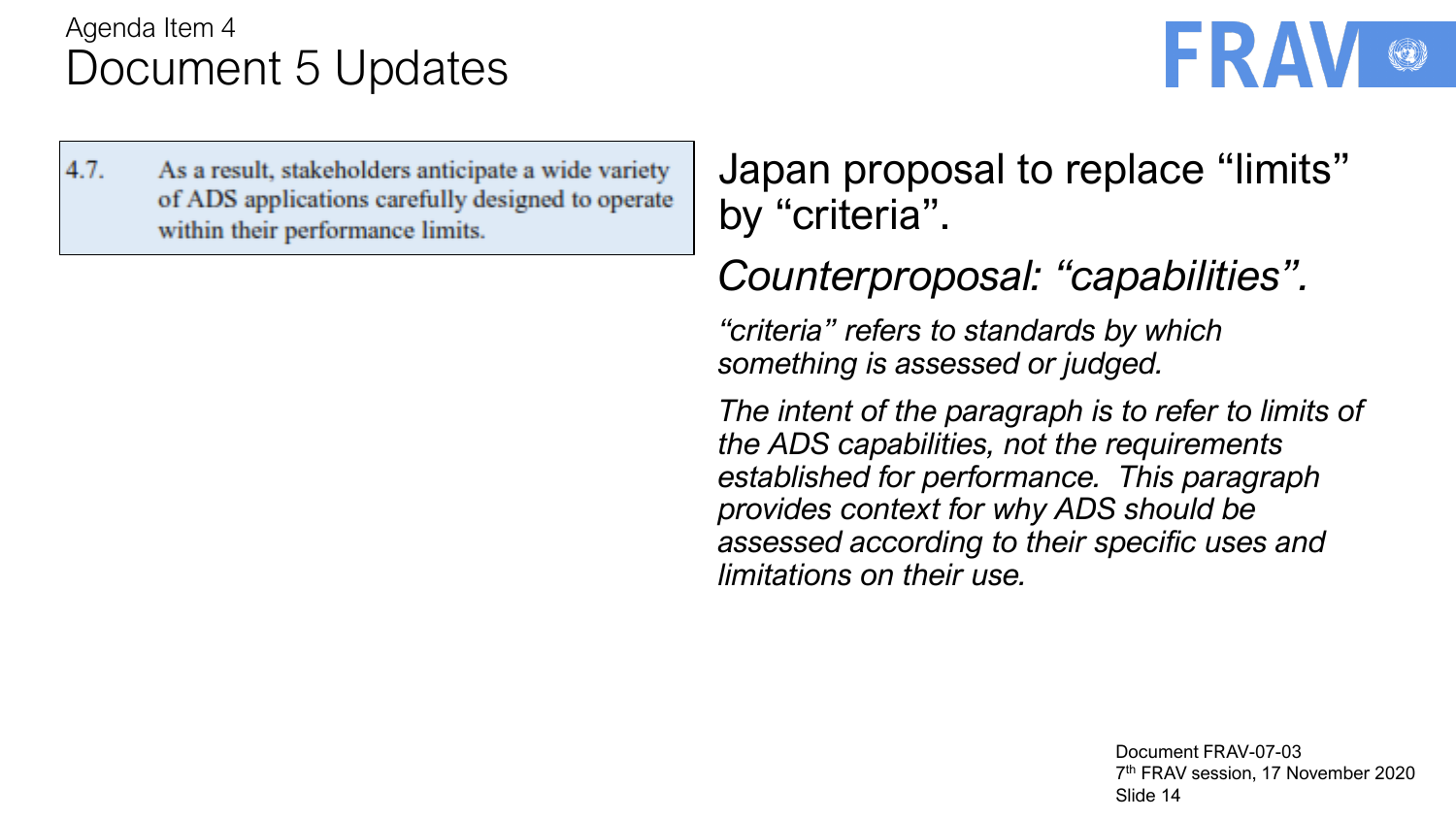- 1. Adoption of the Agenda
- 2. Adoption of the report of the last session
- 3. FRAV status and consensus to date
- 4. Comments and updates to Document 5
- 5. Definitions
	- 1. User
	- 2. Foreseeable
- 6. Elaboration of the five starting points
- 7. ADS level of safety and performance limits
- 8. Next steps and deliverables

Document FRAV-07-03 7 th FRAV session, 17 November 2020 Slide 15

FRA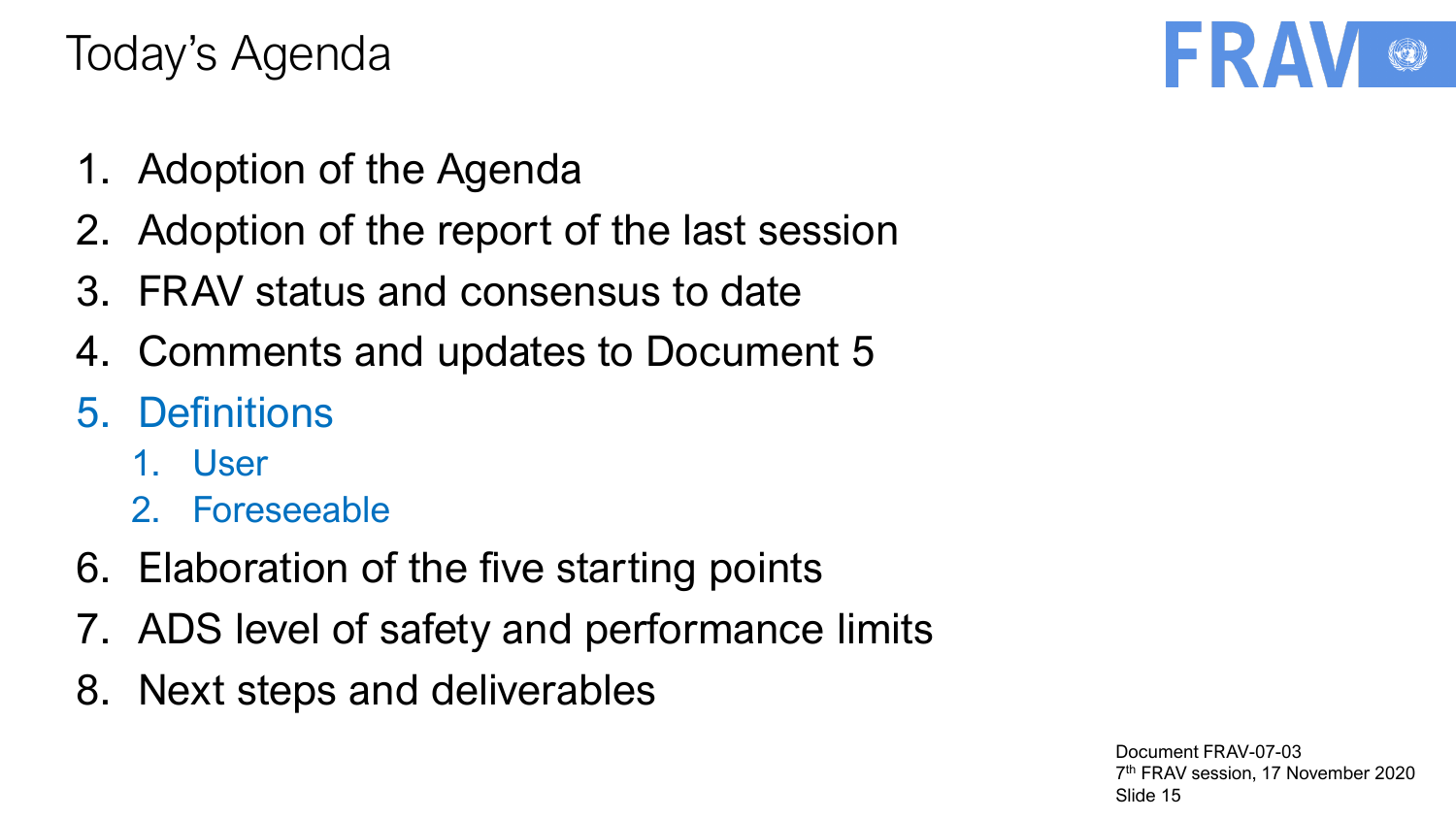

- User-in-charge
	- A person qualified and fit to operate a vehicle either in the vehicle or having a line-of-sight to the vehicle
		- Liable for conduct unrelated to the DDT (e.g., insurance, maintenance, reporting crashes, child use of seat belt)
	- Excludes operators in remote control centers
- J3016
	- "Remote driver": A driver who is not seated in a position to manually exercise in-vehicle braking, accelerating, steering, and transmission gear selection input devices (if any) but is able to operate the vehicle [perform the DDT].
	- User can be within the vehicle, within line of sight of the vehicle, or beyond line of sight of the vehicle.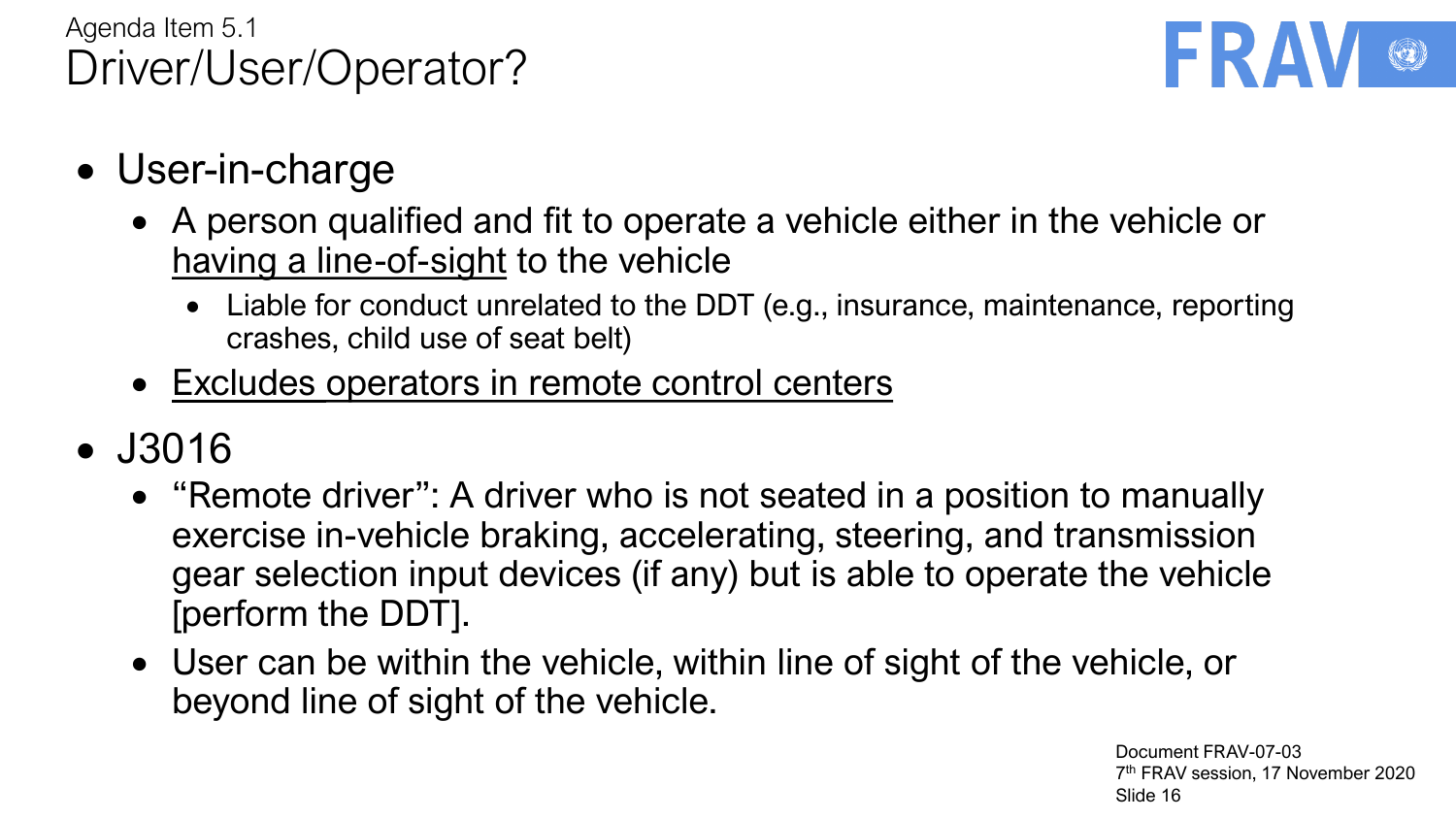### Agenda Item 5.1 Driver/User/Operator?



- *"ADS vehicle"* means a vehicle equipped with an ADS.
- *"User"* means a human being responsible for the ADS vehicle who is qualified, fit, and capable of performing the DDT.
- *"User-in-charge"* means a user in or with a line of sight to the vehicle.
- *"Remote operator"* means a user other than a user-in-charge.

**Proposal to add these terms and definitions to Document 5 for use as needed.**

**(As always, the definitions can be revised as we gain experience using them.)**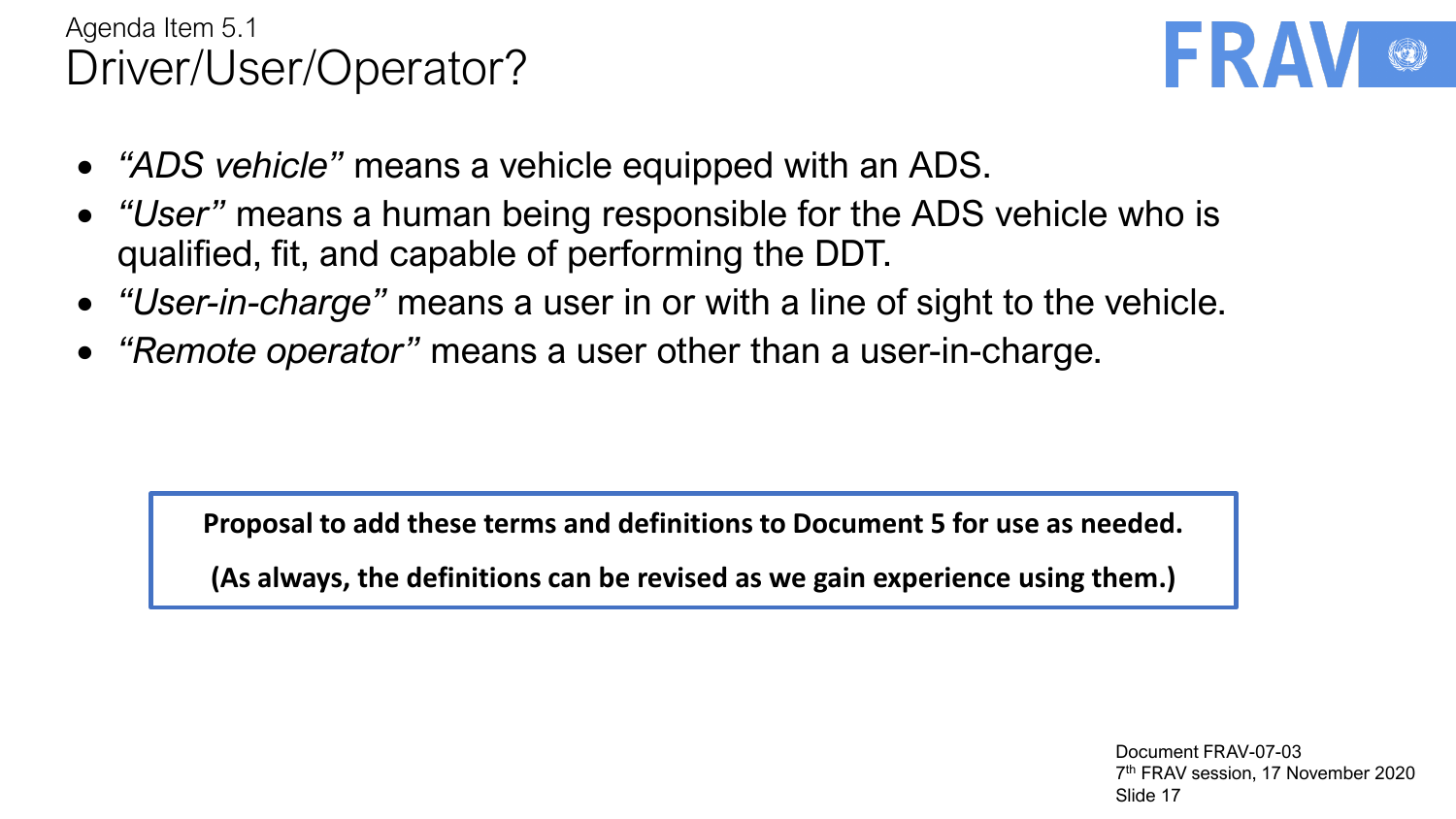# Agenda Item 5.2 Definition of "foreseeable"



- In FRAV-06-11, Germany proposed that FRAV define this concept
	- "This term needs to be defined: foreseeable by whom? ADS with sensors, expert driver, neural network, programmer of ADS?"
- As a regulatory principle, a requirement is something defined by a safety authority (or, in our case, safety authorities)
	- In requiring ADS to address "foreseeable" situations, the requirement should specify "foreseeable" objectively.
- We have two main tools for defining foreseeable:
	- ODD conditions
	- Traffic scenarios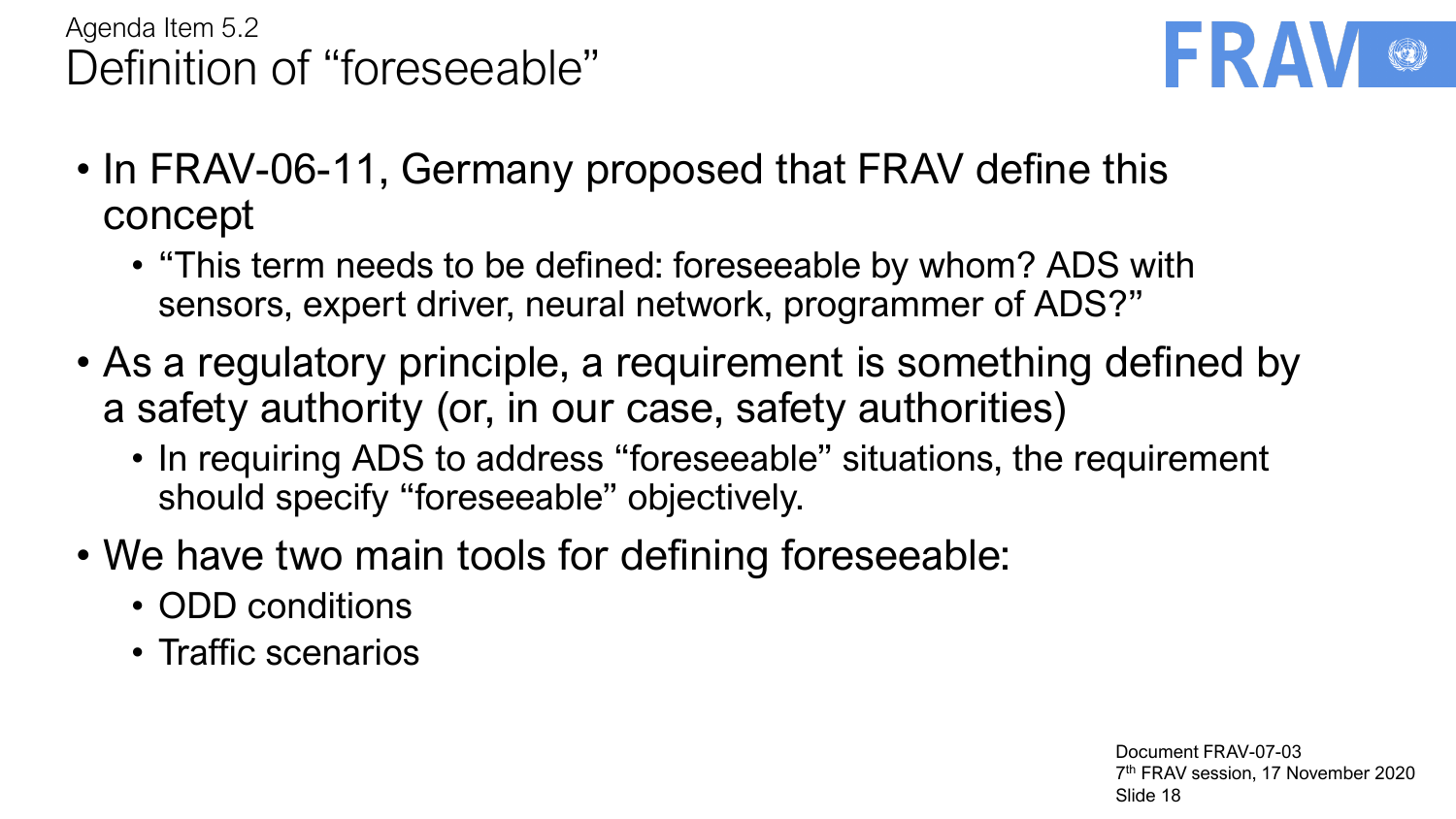## Agenda Item 5.2 Definition of "foreseeable"



- ODD conditions
	- In the mandatory ADS description, the manufacturer defines the conditions under which each feature is designed to operate.
	- The ODD conditions FRAV includes in Chapter 5 of Document 5 are all "foreseeable" because we have identified them.
- VMAD defines the Scenario Catalogue as a "minimum baseline/non-exhaustive inventory" of traffic situations.
	- The catalogue may be "minimum" in the sense of a limited number of scenarios.
	- The catalogue may also be "minimum" in the omitting highly detailed logical or concrete scenarios for certain traffic situations.
	- Open issue whether the Catalogue includes crash mitigation scenarios.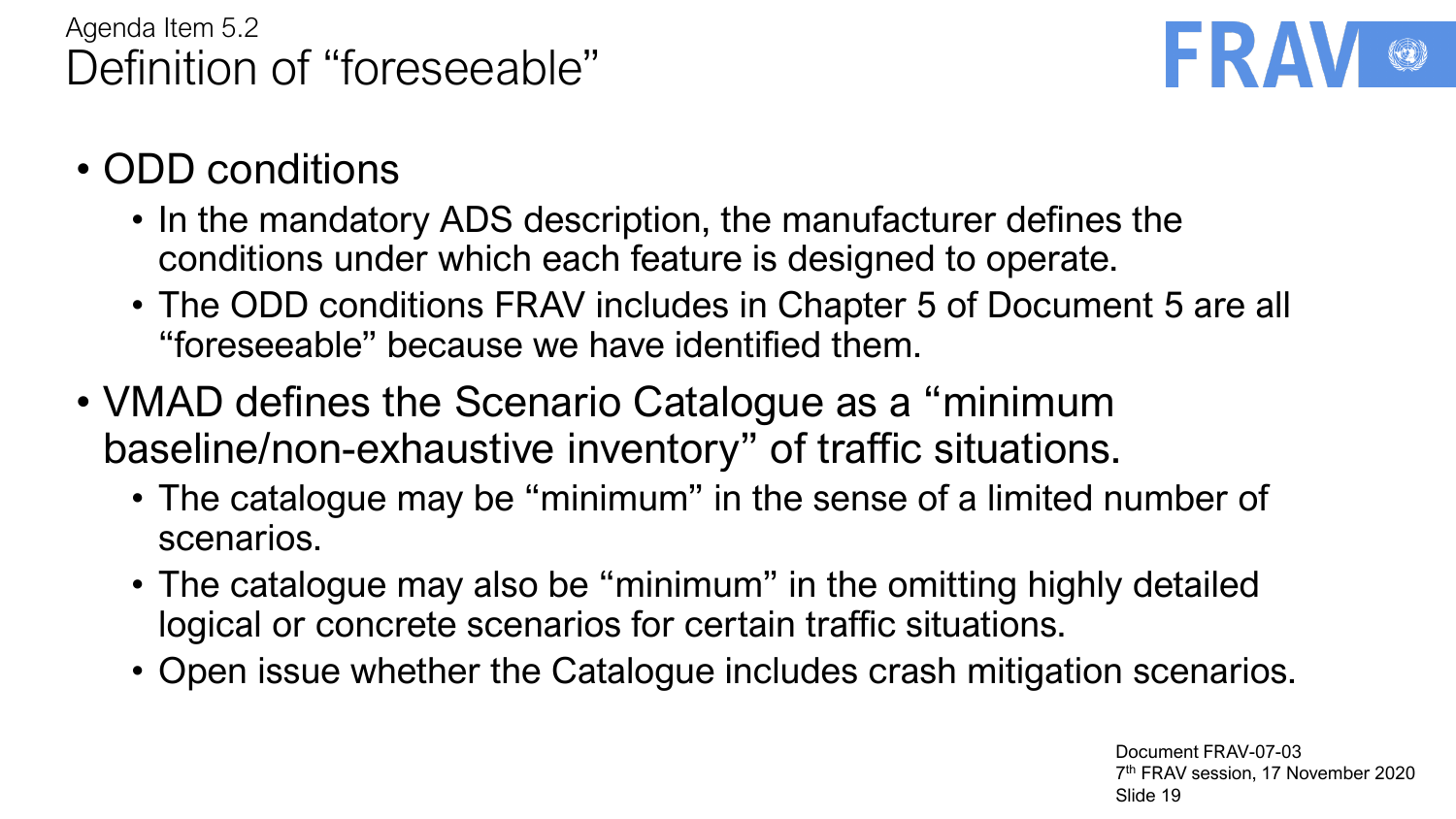

- Starting points
	- "The ADS should not cause any traffic accidents that are reasonably foreseeable and preventable."
	- "The ADS shall not cause a collision due to its own driving behavior."<sup>1</sup>
- *"Traffic scenario"* means a representation of one or more realworld driving situations that may occur during a given vehicle trip as defined in the Scenario Catalogue.
	- *"Trip"* means the traversal of an entire travel pathway by a vehicle from the point of origin to a destination.
- *"ODD condition"* means an element identified within the ADS description as relevant to an ADS feature.
- The ADS driving response to a [collision-avoidable] traffic scenario and/or ODD condition should not cause a collision.<sup>1</sup>

<sup>1</sup> For clarity, "cause" means that the ADS behavior was the critical factor in the collision.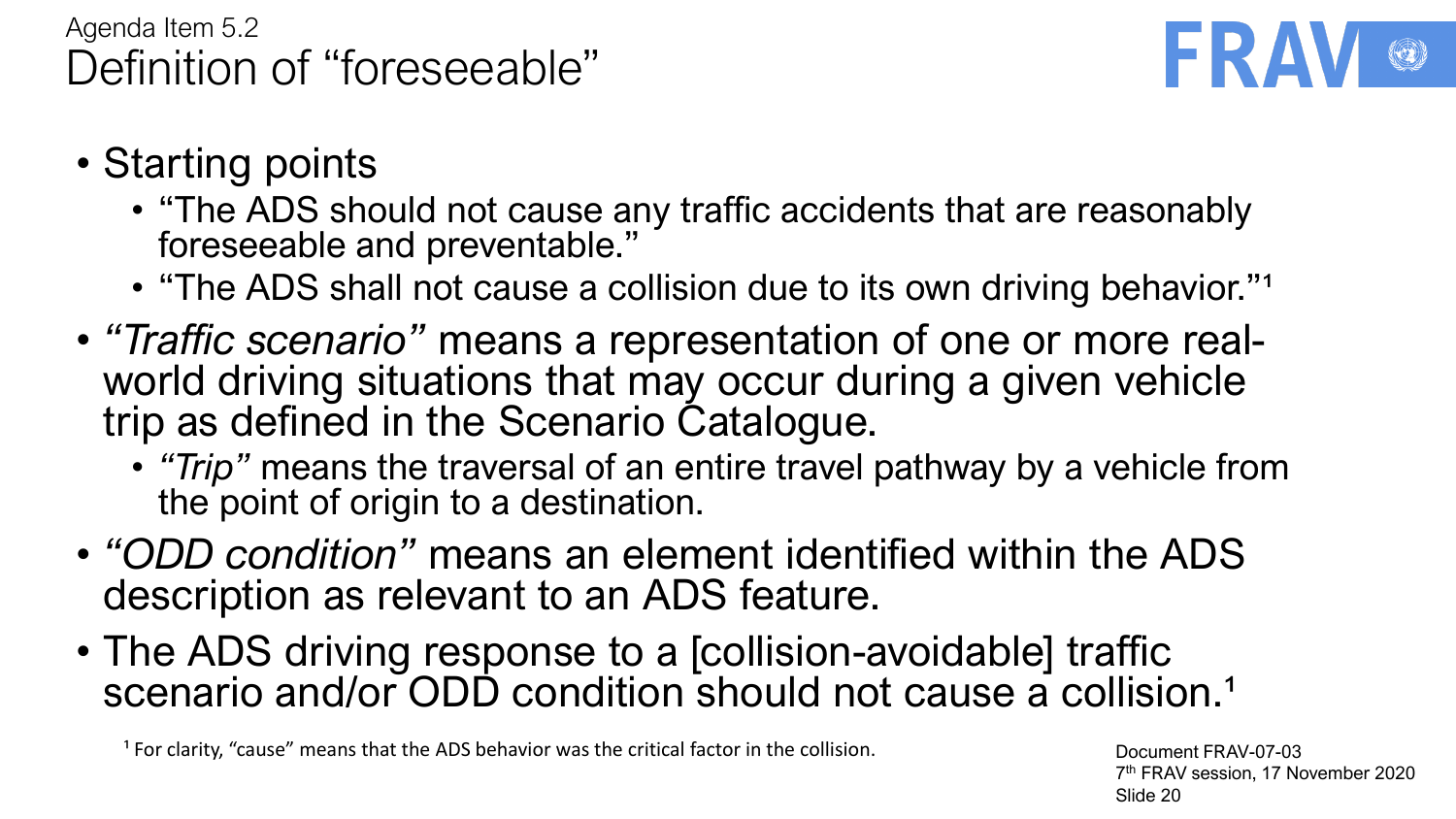- 1. Adoption of the Agenda
- 2. Adoption of the report of the last session
- 3. FRAV status and consensus to date
- 4. Comments and updates to Document 5
- 5. Definitions
- 6. Elaboration of the five starting points
	- FRAV-07-09 (OICA/CLEPA)
	- Scope and purpose of starting points
- 7. ADS level of safety and performance limits
- 8. Next steps and deliverables

Document FRAV-07-03 7 th FRAV session, 17 November 2020 Slide 21

FRA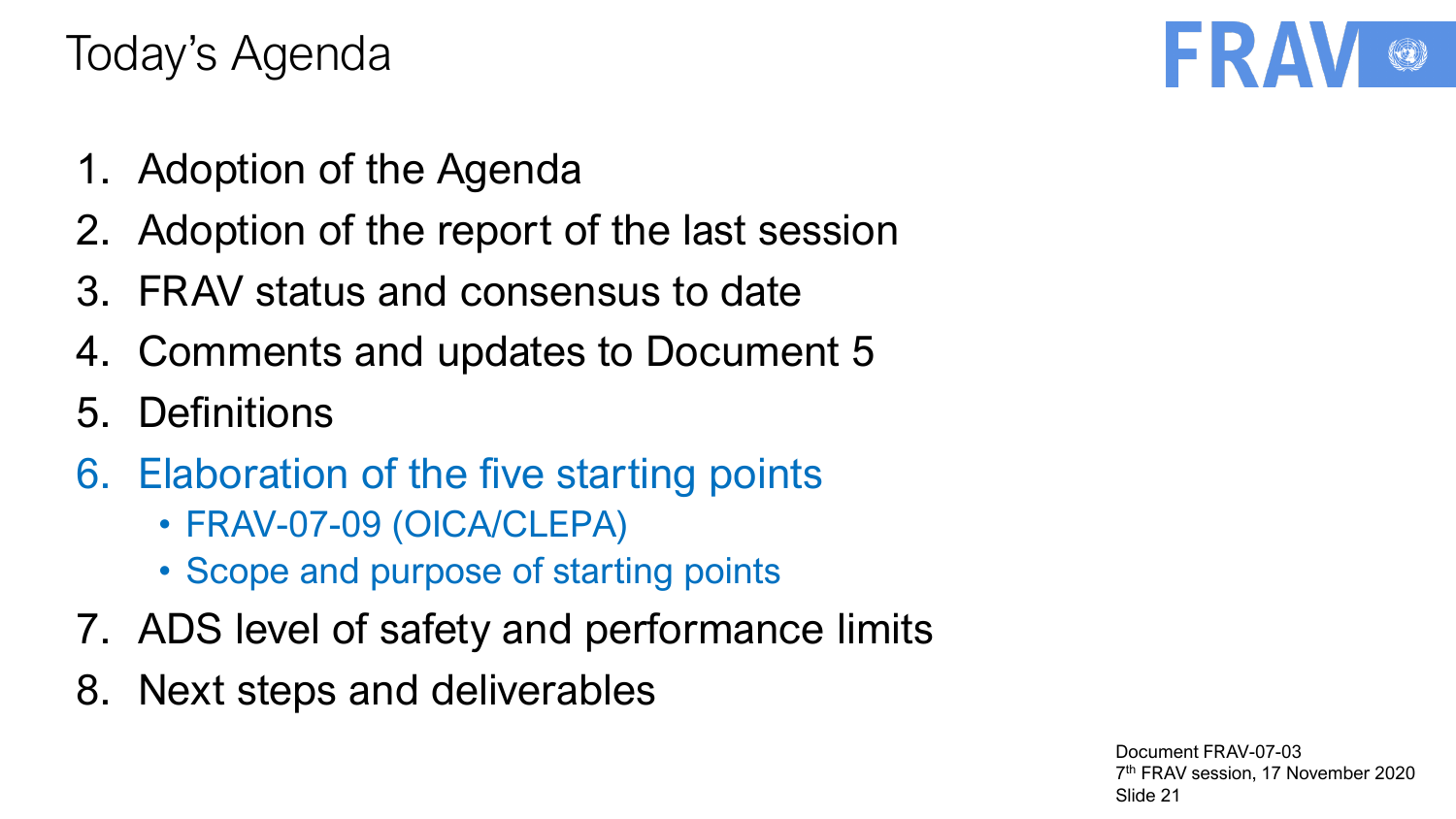# Agenda Item 6 Performance Requirement Starting Points



- 1. ADS should drive safely. (Ensure safe behavior of the ADS as "the driver")
- 2. ADS should interact safely with the user. (Ensure safe use of ADS and safe interactions with the user such as transfers of control, user override, etc.)
- 3. ADS should manage safety-critical situations. (Differentiate between normal driving and emergency situations to ensure safe responses to the latter)
- 4. ADS should safely manage failure modes. (Ensure safe responses to system malfunction, physical damage, etc.)
- 5. ADS should maintain a safe operational state. (Ensure safety throughout the useful life of the ADS, such as safety critical updates, response to obsolescence)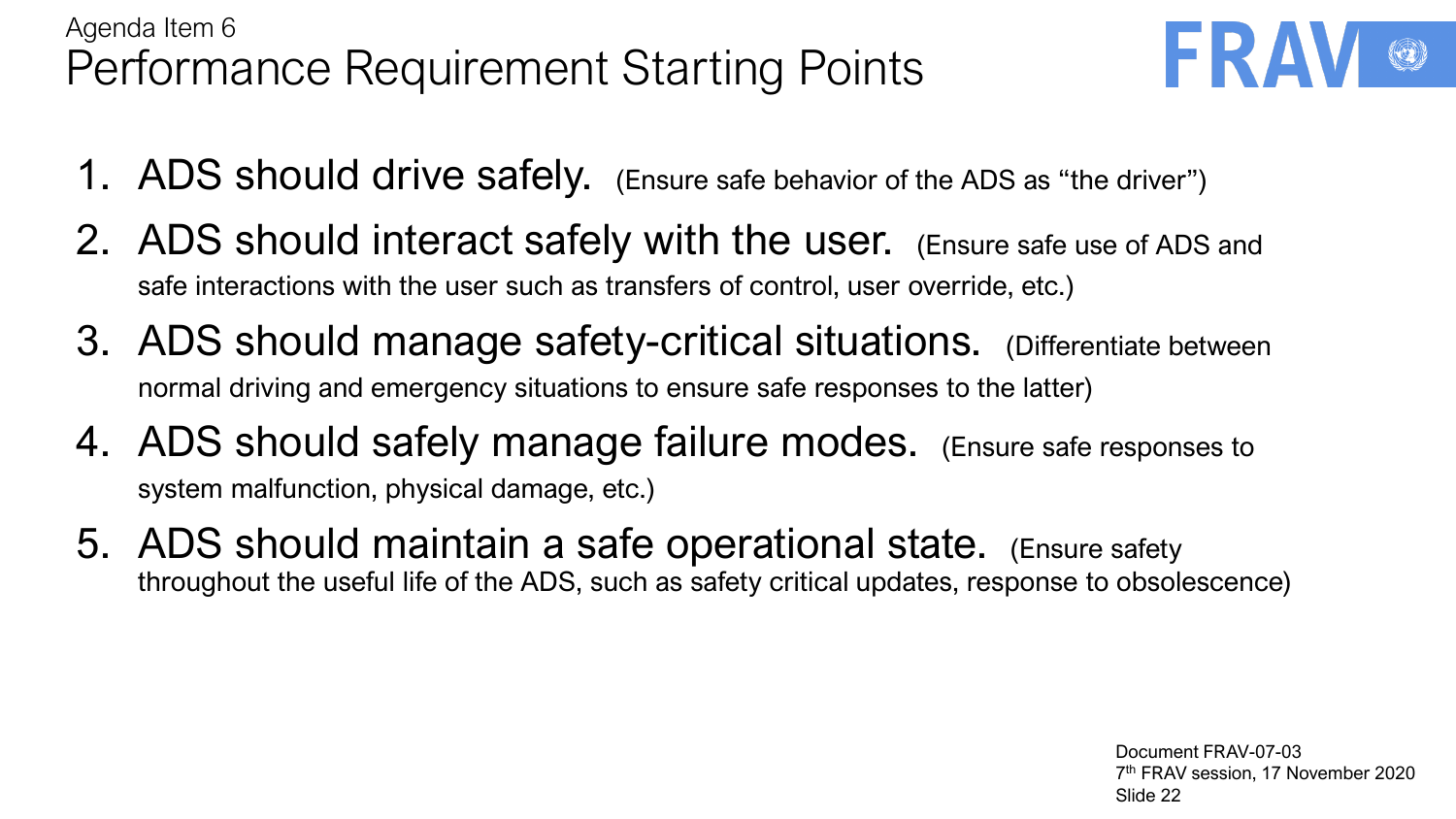

- Goal: Reach a common understanding of the starting points
	- Which kinds of issues belong under each starting point
	- Facilitate future organization of work
- Based on MLIT and OICA/CLEPA work on 142 candidates
	- Modified for purposes of consistency with starting points
	- Simplified as examples to illustrate what goes where
- Seeking comments/questions related to scope of starting point
	- Not seeking approval of items as specific proposals
	- Items provided as guidance for work on FRAV-06-04 and 142 candidates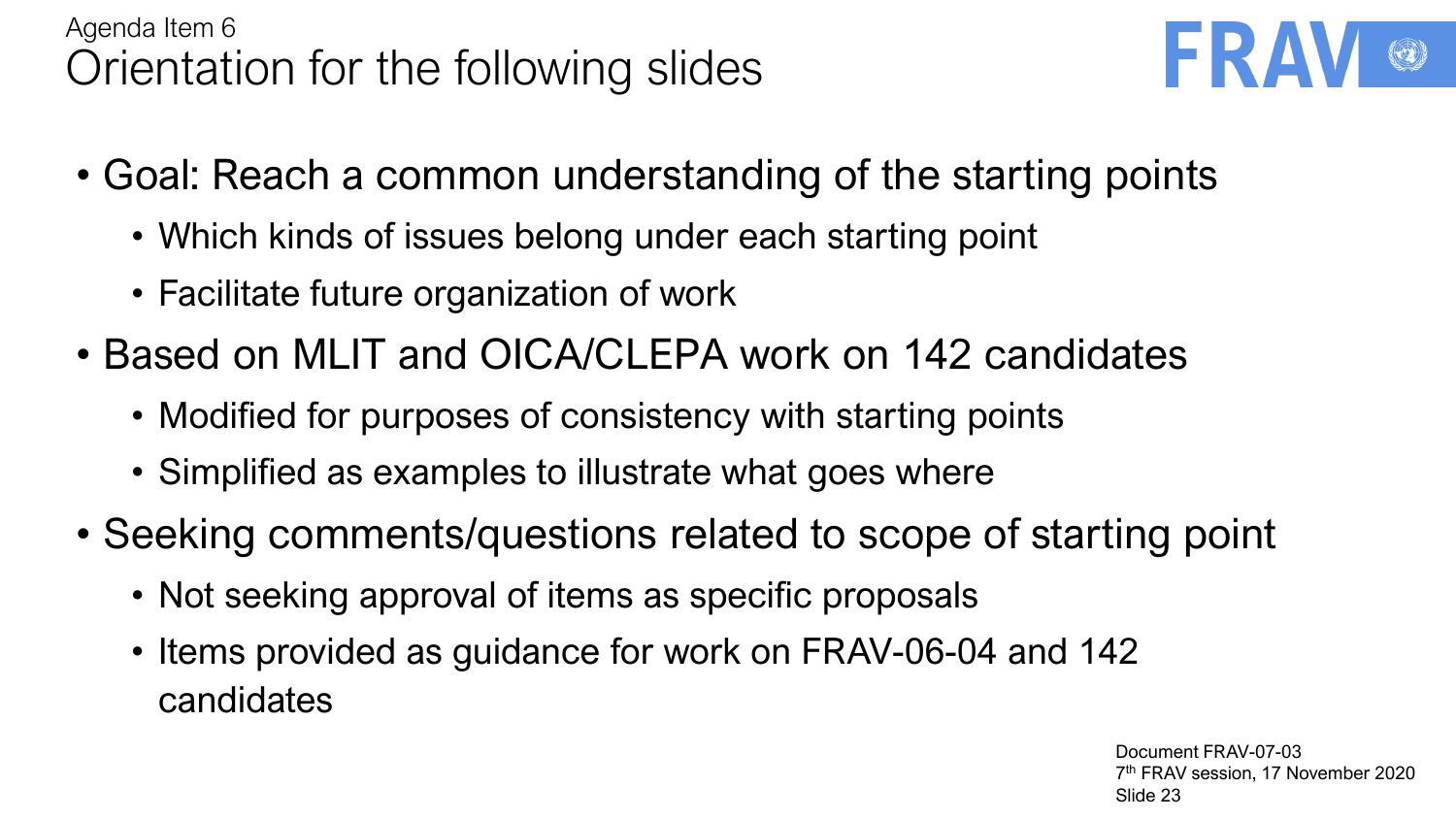# Agenda Item 6.1 ADS should drive safely.



- 1. The ADS should respect traffic rules.
- 2. The ADS driving behavior should be consistent with surrounding traffic conditions.
- 3. The ADS feature should adapt its behavior to adverse and/or uncertain driving conditions.
- 4. The ADS should signal safety-related status information to other road users.
- 5. The ADS driving response to a [collision-avoidable] traffic scenario and/or ODD condition should not cause a collision.
- 6. The ADS should initiate a safe fallback response when the conditions of its ODD are not met.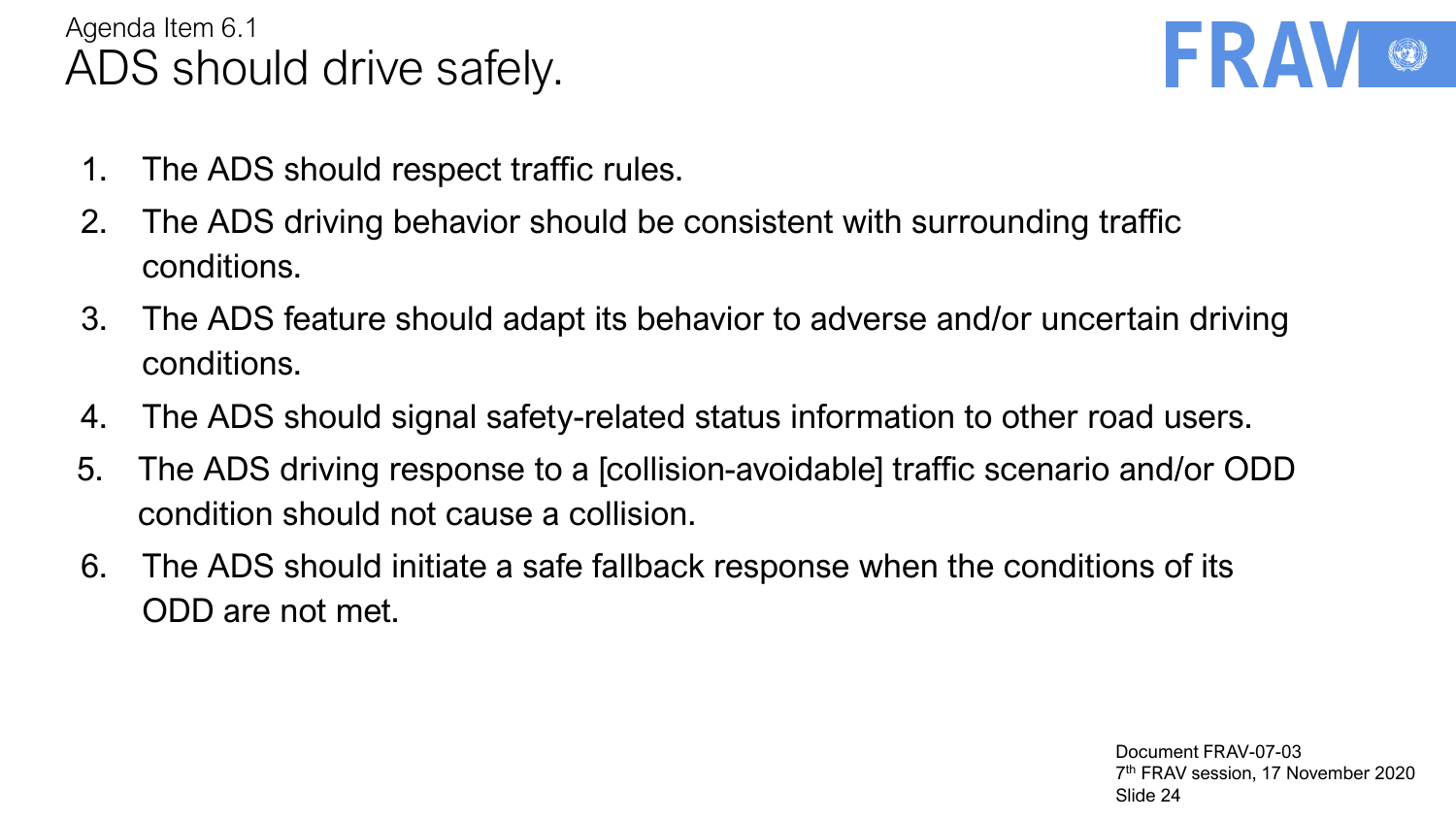## Agenda Item 6.2 ADS should interact safely with the user.



- 1. Activation of an ADS feature should not be possible unless the conditions of its ODD are met.
- 2. The user should be able to override the ADS feature.
- 3. The ADS should prevent misuse.
- 4. The ADS should provide timely feedback to the user.
- 5. The ADS should be tolerant of errors in user inputs.
- 6. Prior to initiation of a transition to full control, the ADS should determine the availability and readiness of the user-in-charge to assume control of the DDT.
- 7. Upon initiation of a transition of full control to the user-in-charge, the ADS should suspend user-in-charge activities other than driving enabled by the ADS.
- 8. The ADS should ensure a safe transition of full control to the user.
- 9. Pursuant to a transition, the ADS may not deactivate until the user is fully in control of the DDT.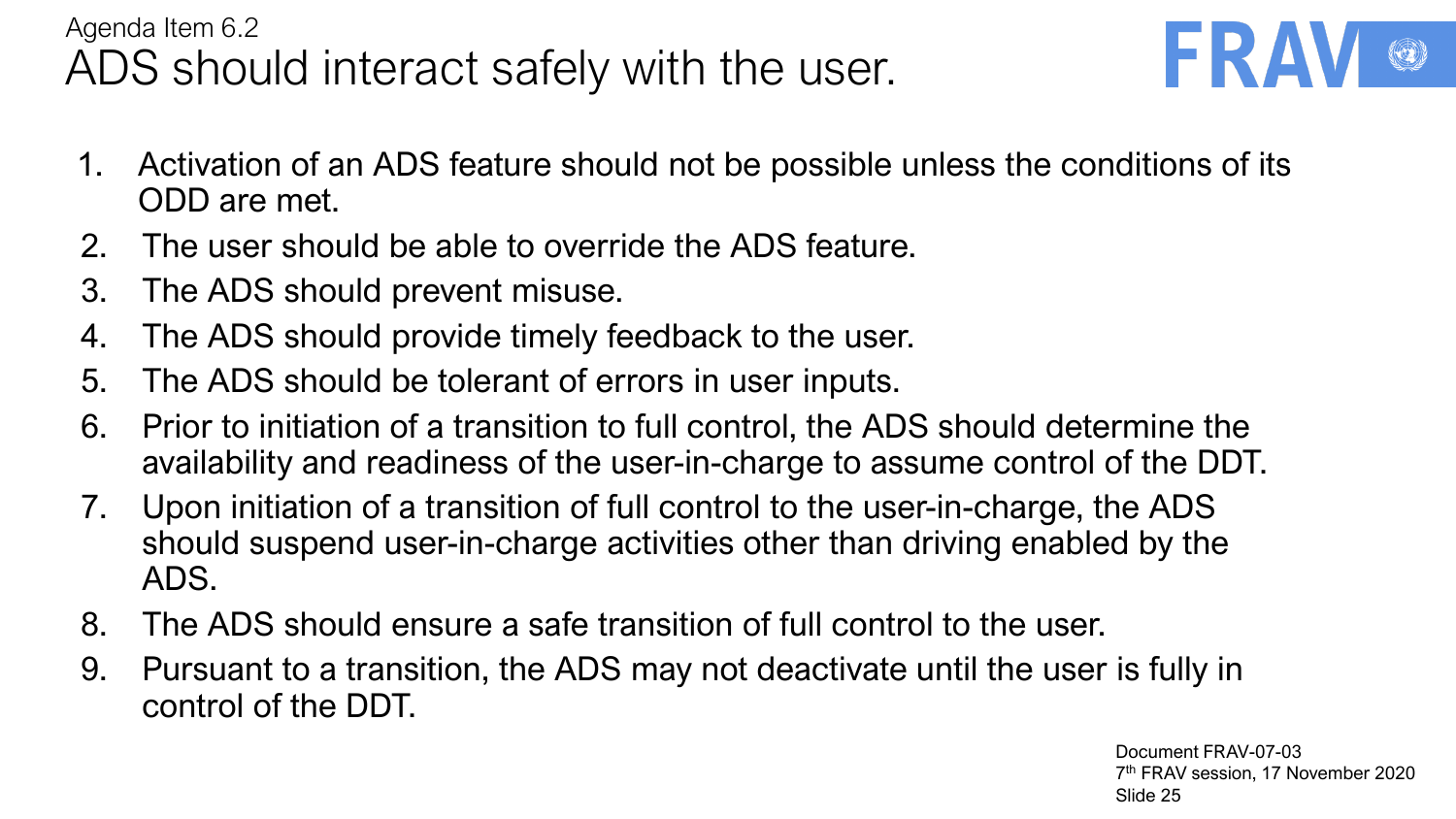# Agenda Item 6.3 ADS should manage safety-critical situations.



- 1. The ADS should be capable of performing minimal risk maneuvers.
- 2. A minimal risk maneuver should place the vehicle in a minimal risk condition.
- 3. A minimal risk maneuver should be initiated as conditions (TBD) warrant.
- 4. Pursuant to a minimal risk maneuver, the ADS may not deactivate until the vehicle has reached a minimal risk condition.
- 5. In the event of a collision, the ADS should revert to a minimal risk condition and deactivate.
- 6. The ADS should initiate an MRM in response to a user failure to safely perform the DDT in completion of a transition to full control.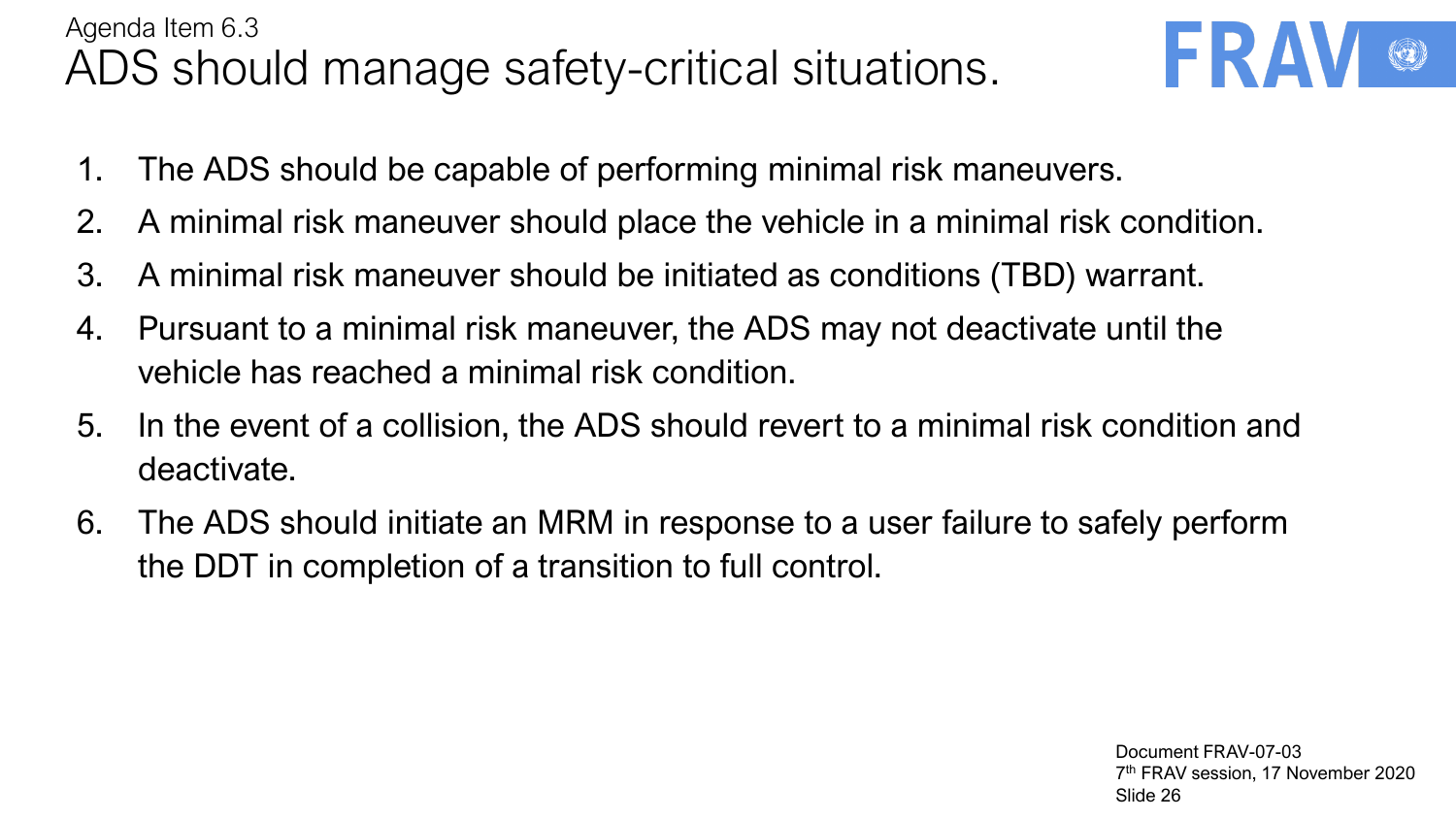## Agenda Item 6.4 ADS should safely manage failure modes.



- 1. The ADS should detect failure modes.
- 2. The ADS should initiate a safe fallback response upon detection of an unsafe operational state and deactivate upon completion.
- 3. An ADS feature may function in the presence of failures that do not impact its performance.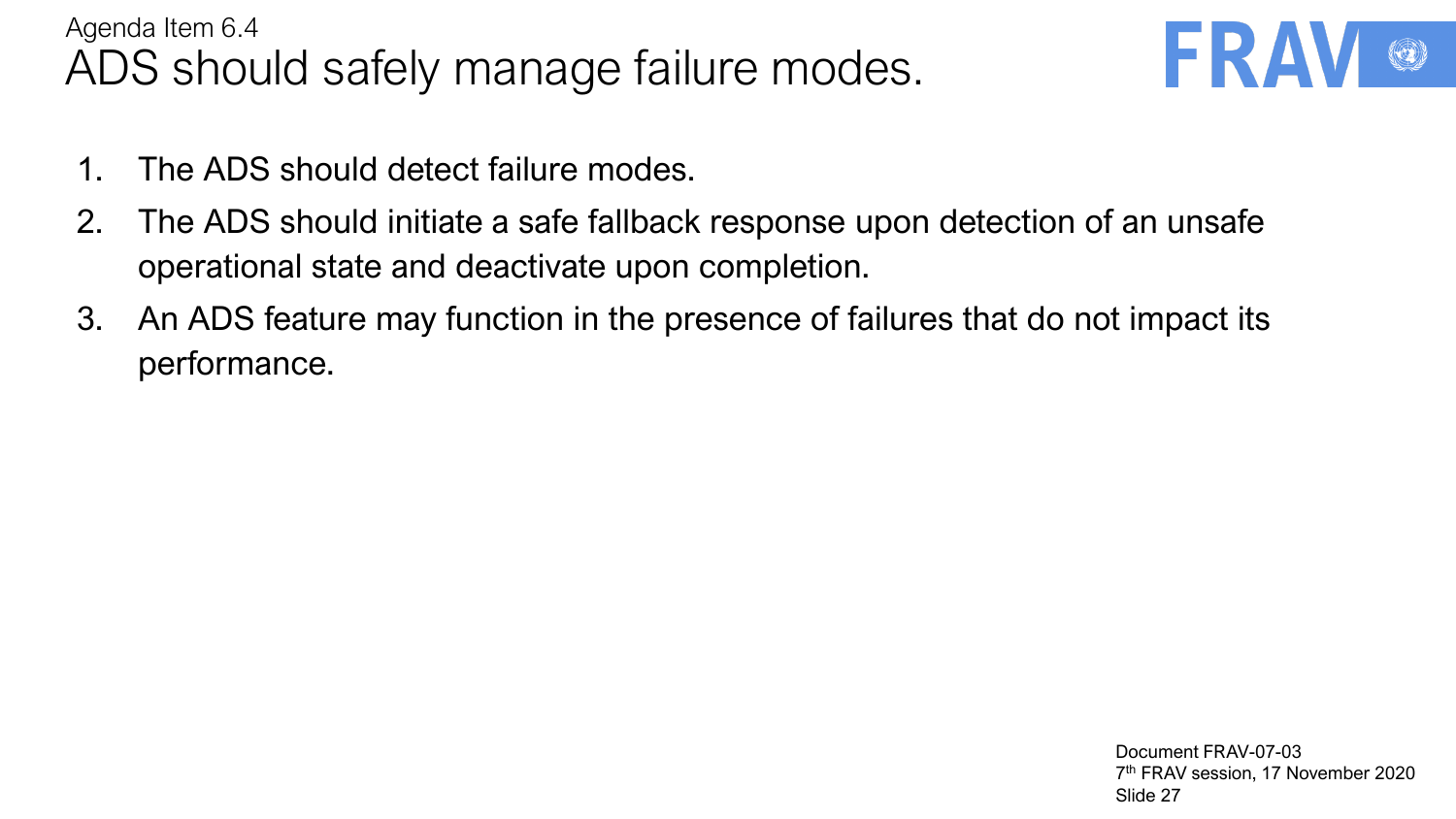#### Agenda Item 6.5 ADS should maintain a safe operational state.



- 1. The ADS should be disabled while in an unsafe operational state.
- 2. Following a collision, activation of the ADS should not be possible until its safe operational state has been verified.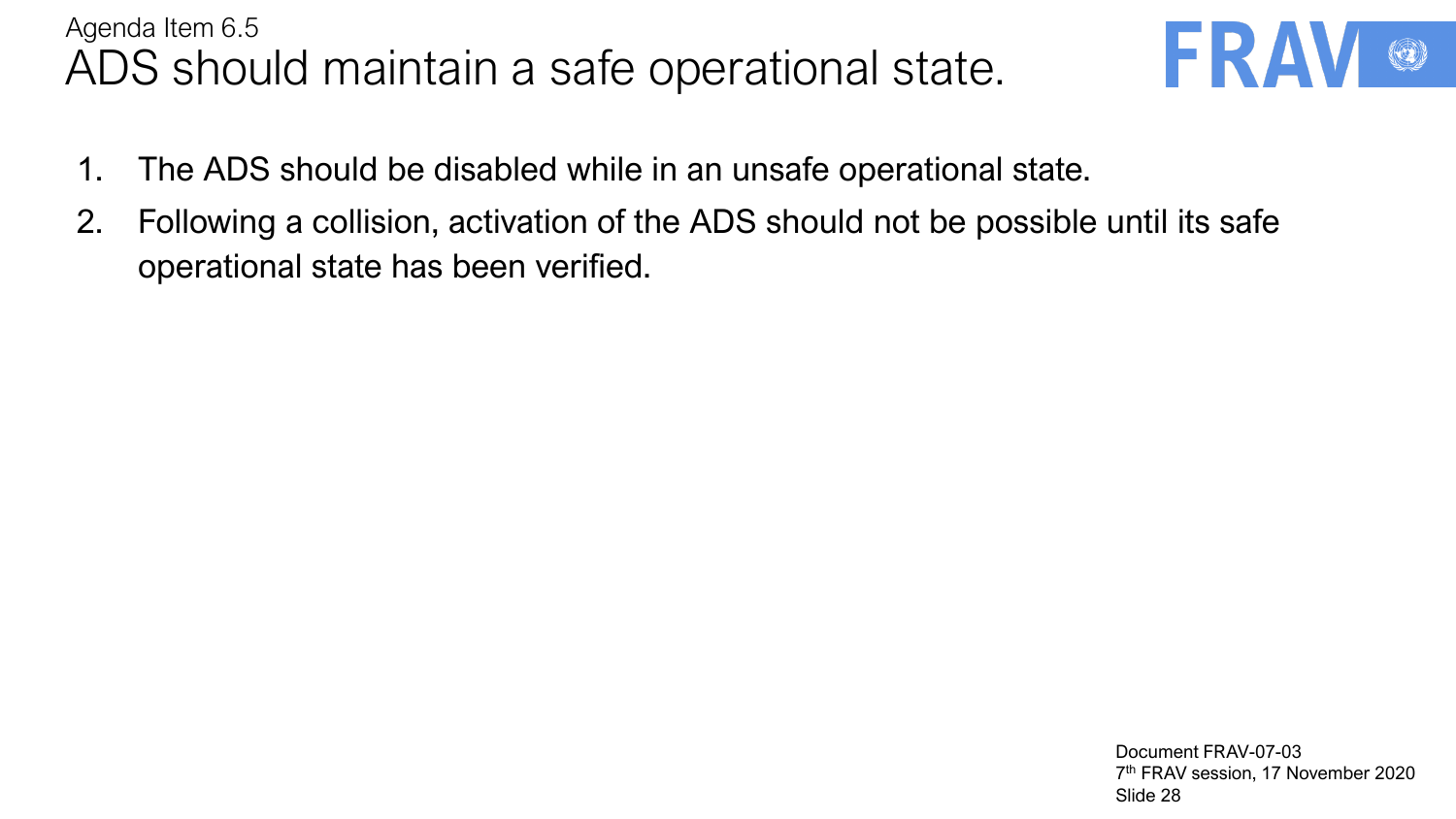- 1. Adoption of the Agenda
- 2. Adoption of the report of the last session
- 3. FRAV status and consensus to date
- 4. Comments and updates to Document 5
- 5. Definitions
- 6. Elaboration of the five starting points
- 7. ADS level of safety and performance limits
	- FRAV-07-07 (Japan)
- 8. Next steps and deliverables

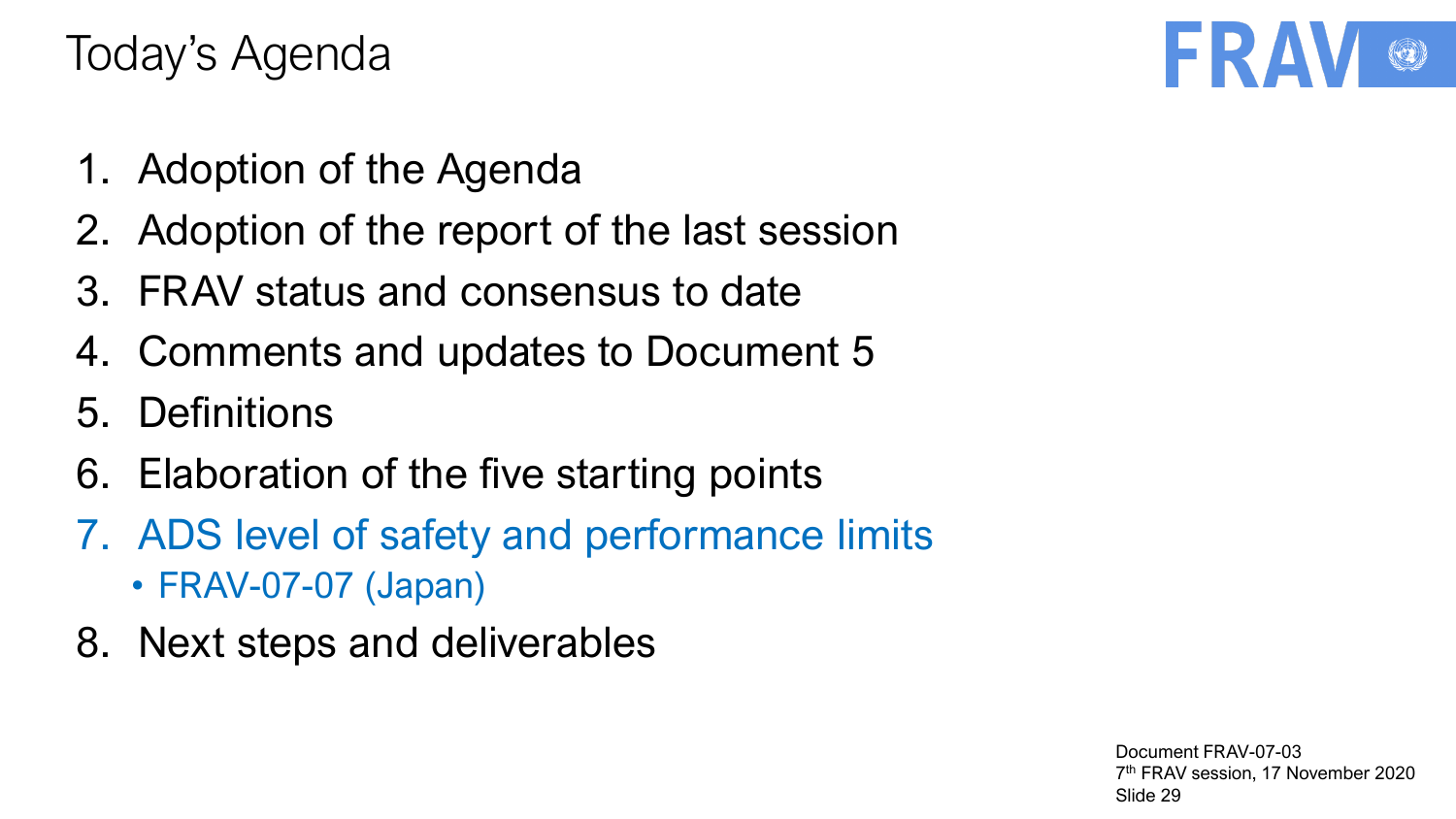- 1. Adoption of the Agenda
- 2. Adoption of the report of the last session
- 3. FRAV status and consensus to date
- 4. Comments and updates to Document 5
- 5. Definitions
- 6. Elaboration of the five starting points
- 7. ADS level of safety and performance limits
- 8. Next steps and deliverables

Document FRAV-07-03 7 th FRAV session, 17 November 2020 Slide 30

FRA